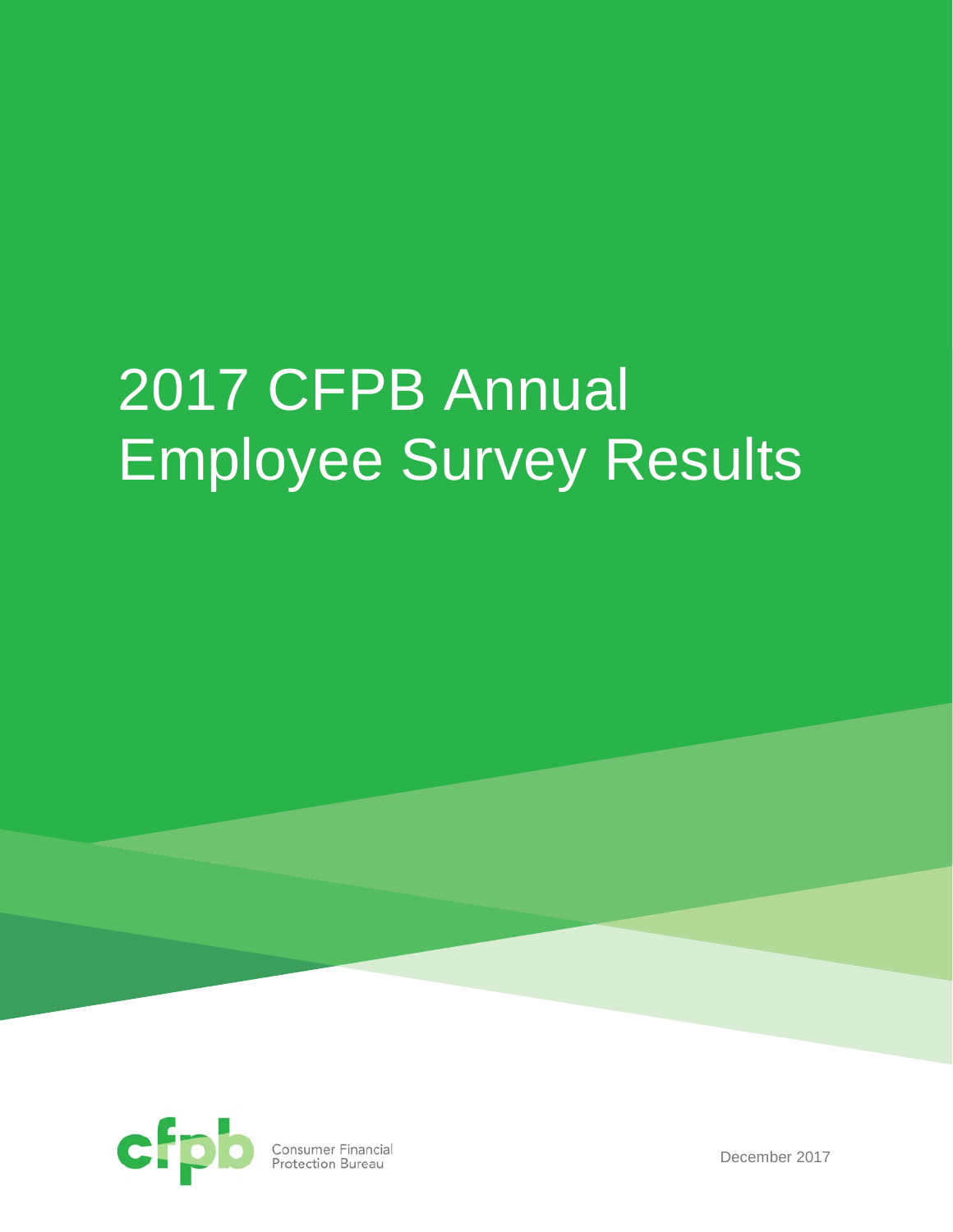# Introduction

# Interpretation of results

More than 77 percent of the CFPB employee population responded to the sixth annual employee survey conducted by the Consumer Financial Protection Bureau (CFPB) between July 17 and August 25, 2017.

Bureau leaders use feedback from tools like the annual employee survey to develop strategies to better meet employee needs. Survey results are shared across the organization to encourage leaders to actively seek and respond to opportunities to improve the employee work experience. CFPB continues to develop as an organization and is actively leveraging employee feedback to inform organizational goals and activity.

The 2017 survey results reveal that the majority of employees identify strongly with CFPB's mission and workforce, among other strengths. Of 78 items included in the survey, 62 items were rated favorably (agree/satisfied or strongly agree/very satisfied) by 65% or more of respondent employees; these items are considered strengths. In the 2017 survey results, 2 items were identified as challenges with percent unfavorable (percent of respondents who disagree/strong disagree or are dissatisfied/very dissatisfied) results greater than 35%.

### How the survey was conducted

The survey was conducted online from July 17 – August 25, 2017.

### Survey items and response choices

See Tables 1 through 18 on the following pages for information on the number and percentage of survey respondents selecting each response scale choice. Tables are organized into content areas representing perceptions of the following:

- My work experience;
- My work unit;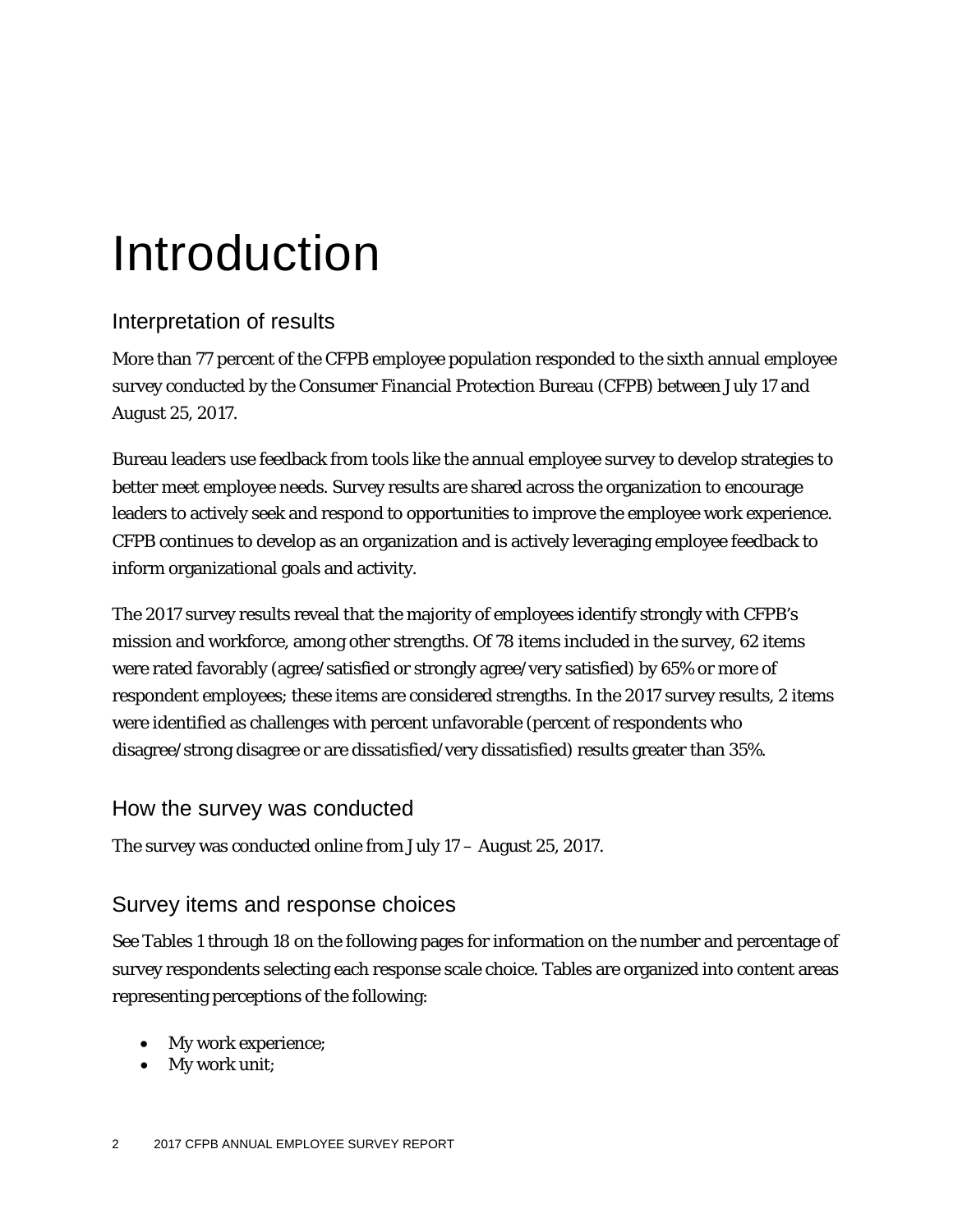- My agency;
- My supervisor;
- Leadership;
- Rewards and recognition: Work unit;
- Rewards and recognition: Agency;
- Diversity and inclusion; and
- Overall satisfaction.

In each content area, the number of respondents (frequencies) and percentage of respondents selecting each response scale choice are provided separately. Tables are presented so that the first table shows the frequency or number of respondents who selected each response scale choice. The first table, therefore, also shows the total number of respondents for each item[1.](#page-2-0) The percentage of respondents for each item and response scale choice<sup>[2](#page-2-1)</sup> is shown in the second table.

### Description of sample

All 1,648 full time equivalent agency employees on board as of June 10, 2017 were surveyed.

## Number of employees surveyed, number who responded, and representativeness of respondents

Of the 1,648 employees surveyed, 1,274 responded, for a 77% response rate. Respondents are representative of the population. All demographic variables meet or exceed 77% reporting among survey respondents. Survey respondents represent a large proportion of the total employee population for all comparison demographic items. Demographic information (percent representation) for survey respondents compared to CFPB population statistics is presented in Tables 19 through 22.

<span id="page-2-0"></span> <sup>1</sup> Survey respondents were informed that "responses to this survey are voluntary and there is no penalty if you choose not to respond."

<span id="page-2-1"></span><sup>&</sup>lt;sup>2</sup> Some items included an option for survey respondents to select "Do Not Know" or "No Basis to Judge." These items are noted in Tables 1 to 18. The number of respondents who selected "Do Not Know" or "No Basis to Judge" is not included in calculating percentages.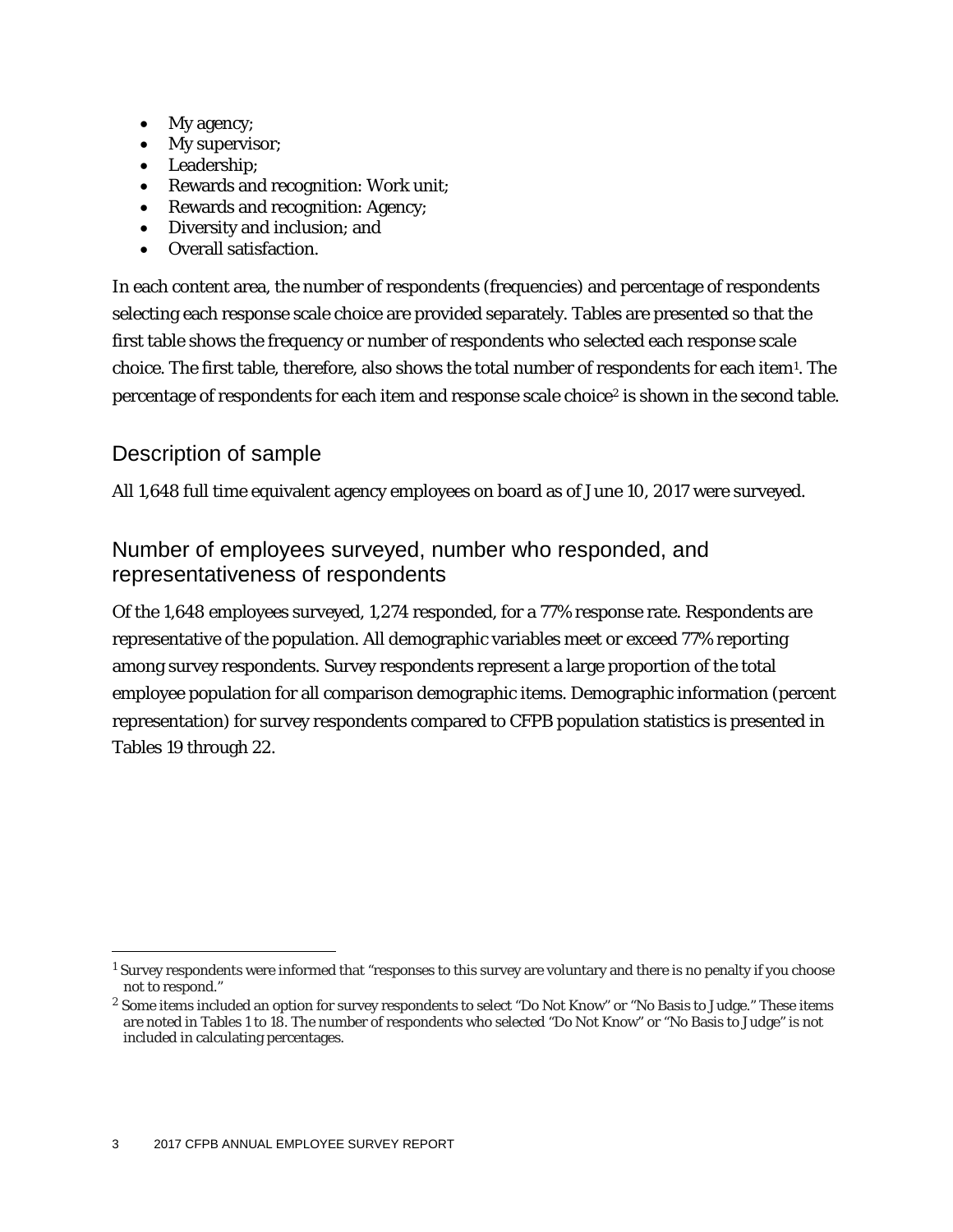# 2017 Annual employee survey results for Consumer Financial Protection Bureau all respondents

**SURVEYS SENT: 1648 SURVEYS RETURNED: 1274 RESPONSE RATE: 77.3%**

#### **TABLE 1. MY WORK EXPERIENCE—FREQUENCIES**

| <b>Item Text</b>                                                                               | <b>Strongly</b><br><b>Agree</b> | <b>Agree</b> | <b>Neither</b> | <b>Disagree</b> | Strongly<br><b>Disagree</b> | <b>Do Not</b><br><b>Know</b> | <b>Total</b> |
|------------------------------------------------------------------------------------------------|---------------------------------|--------------|----------------|-----------------|-----------------------------|------------------------------|--------------|
| 1. I have enough information to do my job well.                                                | 403                             | 653          | 109            | 82              | 24                          | N/A                          | 1,271        |
| 2. I feel encouraged to come up with new and better ways<br>of doing things.                   | 481                             | 474          | 148            | 115             | 46                          | N/A                          | 1,264        |
| 3. My work gives me a feeling of personal<br>accomplishment.                                   | 566                             | 483          | 123            | 67              | 26                          | N/A                          | 1,265        |
| 4. I like the kind of work I do.                                                               | 625                             | 466          | 119            | 34              | 13                          | N/A                          | 1,257        |
| 5. I have sufficient resources (for example, people,<br>materials, budget) to get my job done. | 284                             | 578          | 152            | 187             | 70                          | $\overline{2}$               | 1,271        |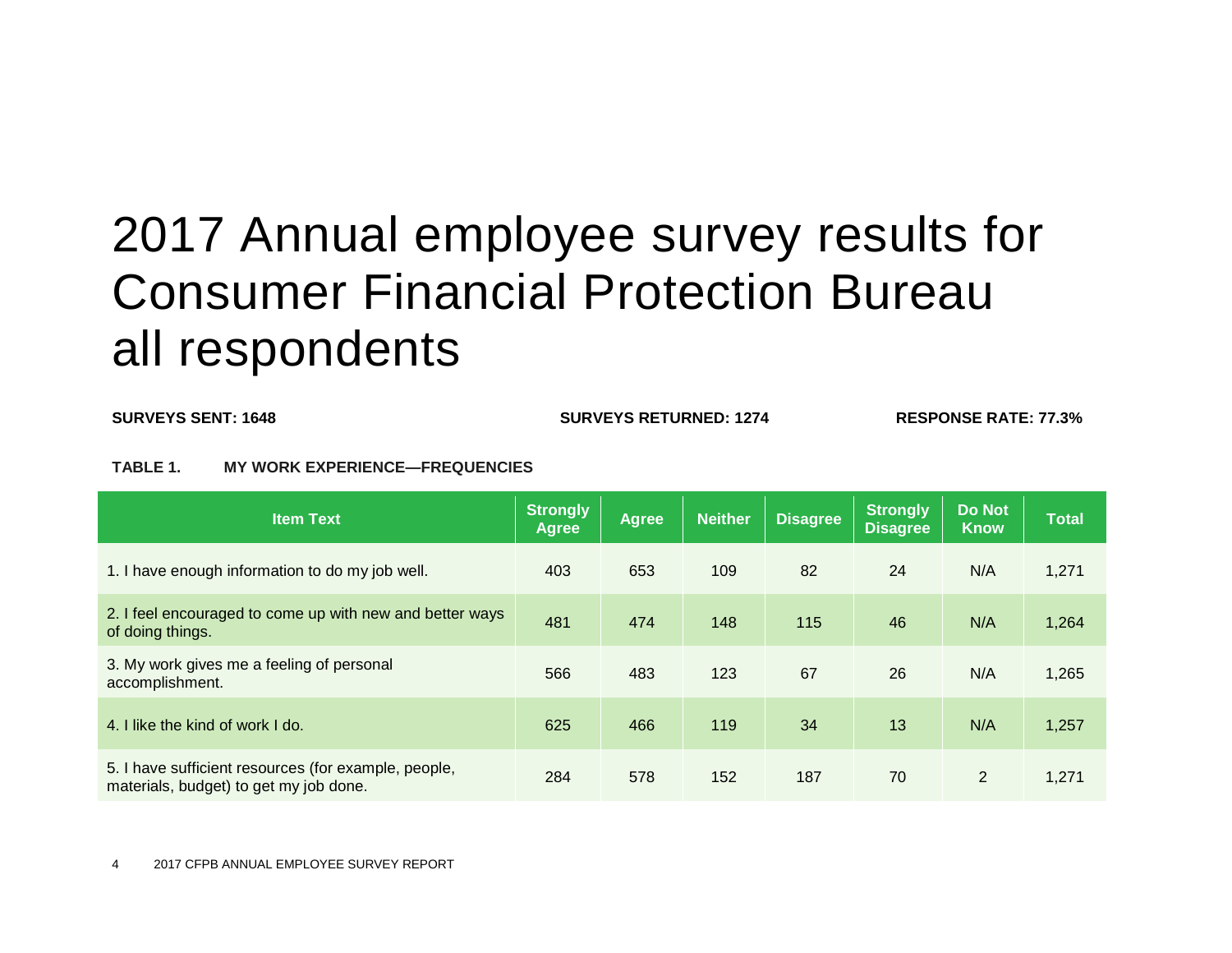| <b>Item Text</b>                                     | <b>Strongly</b><br><b>Agree</b> | <b>Agree</b> | <b>Neither</b> | <b>Disagree</b> | <b>Strongly</b><br><b>Disagree</b> | <b>Do Not</b><br><b>Know</b> | <b>Total</b> |
|------------------------------------------------------|---------------------------------|--------------|----------------|-----------------|------------------------------------|------------------------------|--------------|
| 6. My workload is reasonable.                        | 281                             | 615          | 142            | 155             | 73                                 | N/A                          | 1266         |
| 7. I know how my work relates to the agency's goals. | 617                             | 518          | 87             | 27              | 14                                 | N/A                          | 1263         |
| 8. The work I do is important.                       | 742                             | 396          | 86             | 20              | 13                                 |                              | 1257         |

| <b>Item Text</b>                                                                     | Goal<br><b>Achieved</b> | <b>Substantial</b><br><b>Progress</b> | <b>Some</b><br><b>Progress</b> | <b>Limited</b><br><b>Progress</b> | No<br>Visible <sup>1</sup><br><b>Progress</b> | <b>Do Not</b><br><b>Know</b> | <b>Total</b> |
|--------------------------------------------------------------------------------------|-------------------------|---------------------------------------|--------------------------------|-----------------------------------|-----------------------------------------------|------------------------------|--------------|
| 9. What progress has the CFPB made in implementing<br>Workforce of the Future norms? | 59                      | 346                                   | 423                            | 146                               | 101                                           | 192                          | 1,075        |

| <b>Item Text</b>                                                                        | <b>Strongly</b><br><b>Agree</b> | <b>Agree</b> | <b>Neither</b> | <b>Disagree</b> | Strongly<br><b>Disagree</b> | <b>Do Not</b><br><b>Know</b> | <b>Total</b> |
|-----------------------------------------------------------------------------------------|---------------------------------|--------------|----------------|-----------------|-----------------------------|------------------------------|--------------|
| 10. I find it easy to stay fully engaged in my work.                                    | 364                             | 625          | 155            | 103             | 23                          | N/A                          | 1,270        |
| 11. I get excited when I think about what I could<br>accomplish at work.                | 418                             | 494          | 232            | 102             | 22                          | N/A                          | 1,268        |
| 12. I am given a real opportunity to improve my skills in<br>my organization.           | 390                             | 501          | 195            | 127             | 49                          | N/A                          | 1,262        |
| 13. I am constantly looking for ways to do my job better.                               | 546                             | 572          | 104            | 26              | $\overline{7}$              | N/A                          | 1,255        |
| 14. Employees have a feeling of personal empowerment<br>with respect to work processes. | 227                             | 470          | 241            | 197             | 119                         | 13                           | 1254         |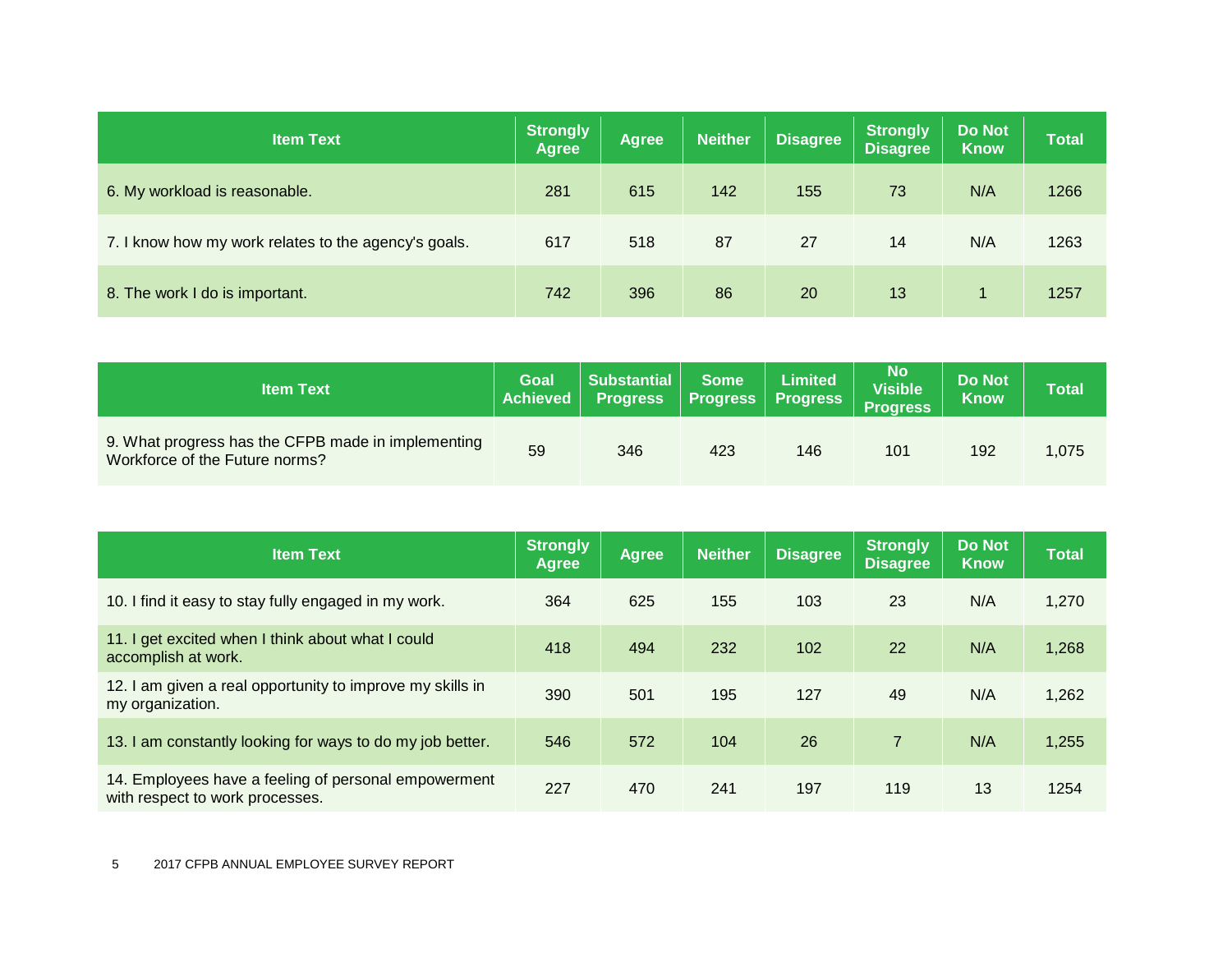| <b>Item Text</b>                                                 | Strongly<br><b>Agree</b> | Agree | <b>Neither</b> | <b>Disagree</b> | <b>Strongly</b><br><b>Disagree</b> | <b>Do Not</b><br><b>Know</b> | <b>Total</b> |
|------------------------------------------------------------------|--------------------------|-------|----------------|-----------------|------------------------------------|------------------------------|--------------|
| 15. Supervisors in my work unit support employee<br>development. | 500                      | 494   | 148            | 72              | 53                                 | 3                            | 1267         |
| 16. My training needs are assessed.                              | 300                      | 488   | 248            | 142             | 62                                 | 13                           | 1240         |

| <b>Item Text</b>                                                                 | <b>Very</b><br>Satisfied | Satisfied |     | Neither   Dissatisfied | Verv<br><b>Dissatisfied</b> | <b>Total</b> |
|----------------------------------------------------------------------------------|--------------------------|-----------|-----|------------------------|-----------------------------|--------------|
| 17. How satisfied are you with the training you receive for<br>your present job? | 277                      | 517       | 300 | 140                    | 31                          | 1265         |

#### **TABLE 2. MY WORK EXPERIENCE—PERCENTAGES**

| <b>Item Text</b>                                                                               | <b>Strongly</b><br>Agree | <b>Agree</b> | <b>Neither</b> | <b>Disagree</b> | <b>Strongly</b><br><b>Disagree</b> | <b>Total</b> |
|------------------------------------------------------------------------------------------------|--------------------------|--------------|----------------|-----------------|------------------------------------|--------------|
| 1. I have enough information to do my job well.                                                | 31.7%                    | 51.4%        | 8.6%           | 6.5%            | 1.9%                               | 100%         |
| 2. I feel encouraged to come up with new and better ways of doing<br>things.                   | 38.1%                    | 37.5%        | 11.7%          | 9.1%            | 3.6%                               | 100%         |
| 3. My work gives me a feeling of personal accomplishment.                                      | 44.7%                    | 38.2%        | 9.7%           | 5.3%            | 2.1%                               | 100%         |
| 4. I like the kind of work I do.                                                               | 49.7%                    | 37.1%        | 9.5%           | 2.7%            | 1.0%                               | 100%         |
| 5. I have sufficient resources (for example, people, materials,<br>budget) to get my job done. | 22.3%                    | 45.5%        | 12.0%          | 14.7%           | 5.5%                               | 100%         |
| 6. My workload is reasonable.                                                                  | 22.2%                    | 48.6%        | 11.2%          | 12.2%           | 5.8%                               | 100%         |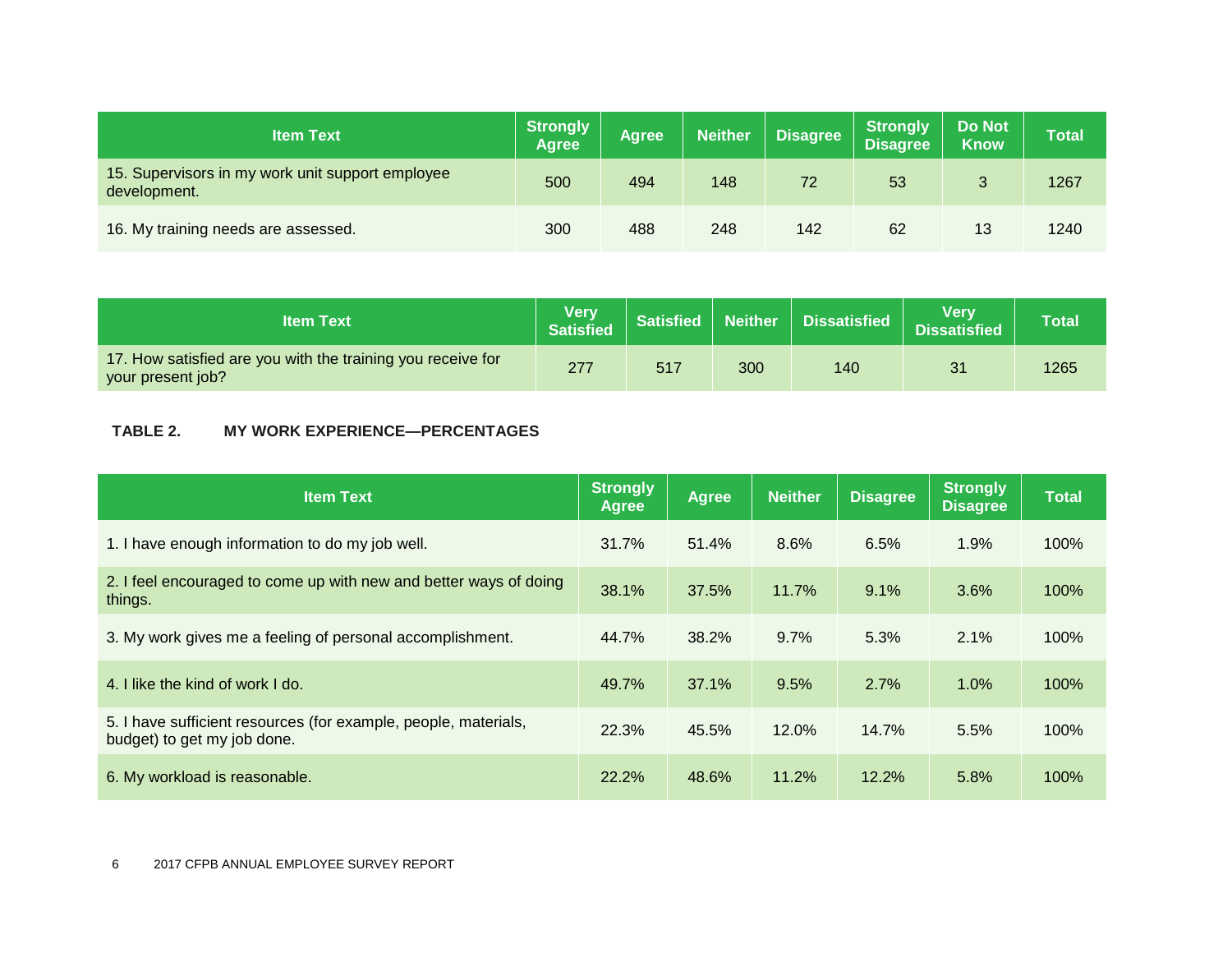| <b>Item Text</b>                                     | <b>Strongly</b><br><b>Agree</b> | <b>Agree</b> | <b>Neither</b> | <b>Disagree</b> | <b>Strongly</b><br><b>Disagree</b> | Total |
|------------------------------------------------------|---------------------------------|--------------|----------------|-----------------|------------------------------------|-------|
| 7. I know how my work relates to the agency's goals. | 48.9%                           | 41.0%        | 6.9%           | 2.1%            | $1.1\%$                            | 100%  |
| 8. The work I do is important.                       | 59.0%                           | 31.5%        | 6.8%           | 1.6%            | $1.0\%$                            | 100%  |

| <b>Item Text</b>                                                                     | <b>Goal</b><br><b>Achieved</b> | <b>Substantial</b><br><b>Progress</b> | <b>Some</b><br><b>Progress</b> | <b>Limited</b><br><b>Progress</b> | No<br>Visible<br><b>Progress</b> | Total |
|--------------------------------------------------------------------------------------|--------------------------------|---------------------------------------|--------------------------------|-----------------------------------|----------------------------------|-------|
| 9. What progress has the CFPB made in implementing<br>Workforce of the Future norms? | 5.5%                           | 32.2%                                 | 39.3%                          | 13.6%                             | 9.4%                             | 100%  |

| <b>Item Text</b>                                                                        | <b>Strongly</b><br><b>Agree</b> | <b>Agree</b> | <b>Neither</b> | <b>Disagree</b> | <b>Strongly</b><br><b>Disagree</b> | <b>Total</b> |
|-----------------------------------------------------------------------------------------|---------------------------------|--------------|----------------|-----------------|------------------------------------|--------------|
| 10. I find it easy to stay fully engaged in my work.                                    | 28.7%                           | 49.2%        | 12.2%          | 8.1%            | 1.8%                               | 100%         |
| 11. I get excited when I think about what I could accomplish at<br>work.                | 33.0%                           | 39.0%        | 18.3%          | 8.0%            | 1.7%                               | 100%         |
| 12. I am given a real opportunity to improve my skills in my<br>organization.           | 30.9%                           | 39.7%        | 15.5%          | 10.1%           | 3.9%                               | 100%         |
| 13. I am constantly looking for ways to do my job better.                               | 43.5%                           | 45.6%        | 8.3%           | 2.1%            | 0.6%                               | 100%         |
| 14. Employees have a feeling of personal empowerment with<br>respect to work processes. | 18.1%                           | 37.5%        | 19.2%          | 15.7%           | 9.5%                               | 100%         |
| 15. Supervisors in my work unit support employee development.                           | 39.5%                           | 39.0%        | 11.7%          | 5.7%            | 4.2%                               | 100%         |
| 16. My training needs are assessed.                                                     | 24.2%                           | 39.4%        | 20.0%          | 11.5%           | 5.0%                               | 100%         |

7 2017 CFPB ANNUAL EMPLOYEE SURVEY REPORT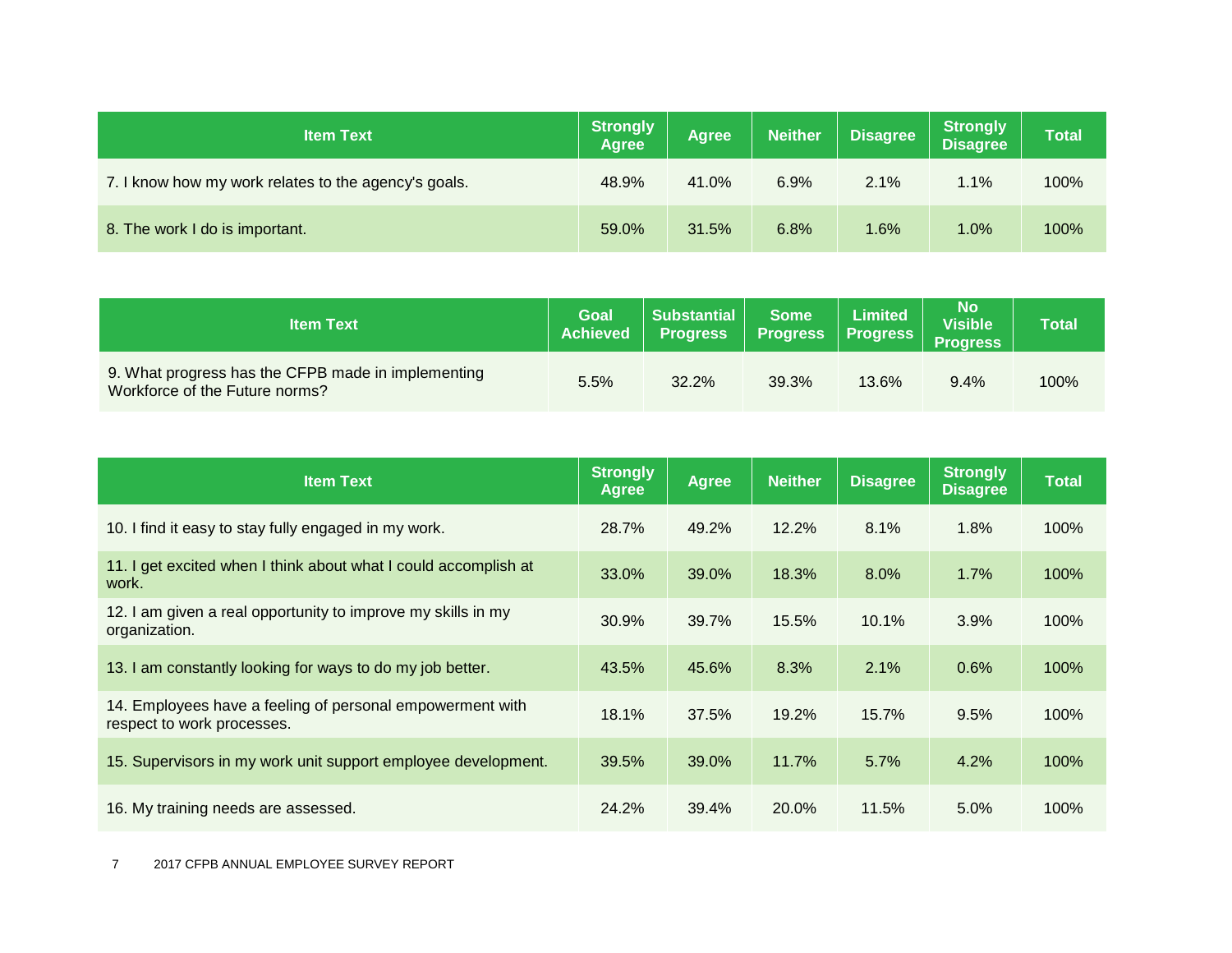| <b>Item Text</b>                                                                 | <b>Very</b><br><b>Satisfied</b> | <b>Satisfied</b> | Neither | Dis-<br>satisfied | <b>Very Dis-</b><br>satisfied | <b>Total</b> |
|----------------------------------------------------------------------------------|---------------------------------|------------------|---------|-------------------|-------------------------------|--------------|
| 17. How satisfied are you with the training you receive for your<br>present job? | 21.9%                           | 40.9%            | 23.7%   | 11.1%             | 2.5%                          | 100%         |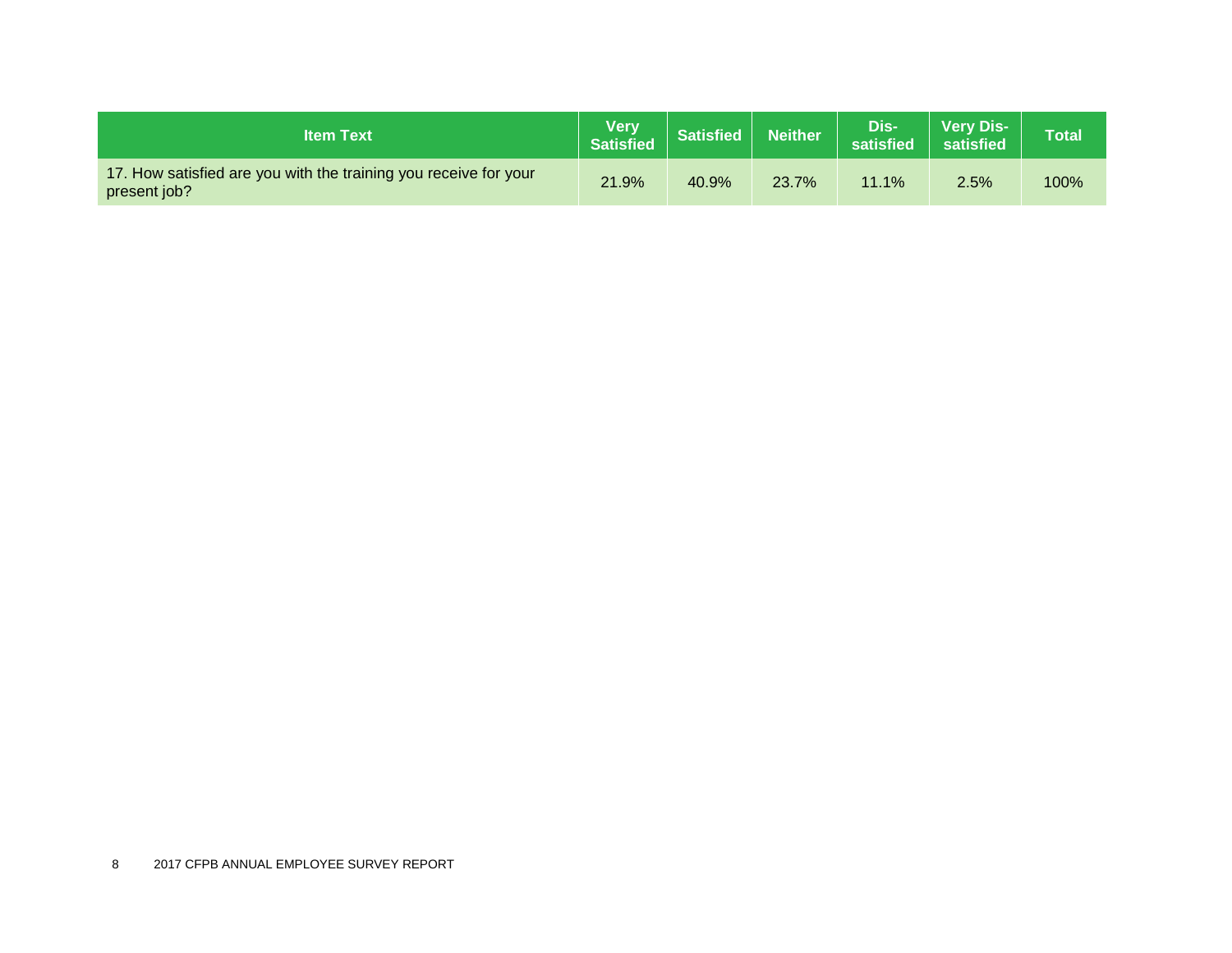#### **TABLE 3. MY WORK UNIT—FREQUENCIES**

| <b>Item Text</b>                                                                              | <b>Strongly</b><br>Agree | <b>Agree</b> | <b>Neither</b> | <b>Disagree</b> | <b>Strongly</b><br><b>Disagree</b> | <b>Do Not</b><br><b>Know</b> | <b>Total</b> |
|-----------------------------------------------------------------------------------------------|--------------------------|--------------|----------------|-----------------|------------------------------------|------------------------------|--------------|
| 18. The people I work with cooperate to get the job done.                                     | 490                      | 565          | 107            | 67              | 25                                 | N/A                          | 1,254        |
| 19. Employees in my work unit share job knowledge with<br>each other.                         | 549                      | 544          | 95             | 56              | 23                                 | $\overline{2}$               | 1,267        |
| 20. The people in my work unit look for ways to improve<br>the way we work.                   | 486                      | 552          | 136            | 60              | 19                                 | 6                            | 1,253        |
| 21. My work unit is able to recruit people with the right<br>skills.                          | 322                      | 490          | 236            | 110             | 64                                 | 49                           | 1,222        |
| 22. The skill level in my work unit has improved in the<br>past year.                         | 344                      | 441          | 269            | 88              | 43                                 | 80                           | 1,185        |
| 23. My work unit has the job-relevant skills necessary to<br>accomplish organizational goals. | 408                      | 592          | 161            | 55              | 31                                 | 15                           | 1,247        |
| 24. My talents are used well in the workplace.                                                | 331                      | 539          | 158            | 131             | 93                                 | 5                            | 1,252        |

| <b>Item Text</b>                                                              | <b>Very</b><br>Good | Good | Fair | <b>Poor</b> | <b>Very Poor</b> | Total |
|-------------------------------------------------------------------------------|---------------------|------|------|-------------|------------------|-------|
| 25. How would you rate the overall quality of work done by your<br>work unit? | 709                 | 418  |      |             |                  | 1257  |

#### **TABLE 4. MY WORK UNIT—PERCENTAGES**

| <b>Item Text</b>                                          | Strongly<br><b>Agree</b> | <b>Agree</b> | <b>Neither</b> | <b>Disagree</b> | <b>Strongly</b><br><b>Disagree</b> | <b>Total</b> |
|-----------------------------------------------------------|--------------------------|--------------|----------------|-----------------|------------------------------------|--------------|
| 18. The people I work with cooperate to get the job done. | 39.1%                    | 45.1%        | 8.5%           | 5.3%            | 2.0%                               | 100%         |

9 2017 CFPB ANNUAL EMPLOYEE SURVEY REPORT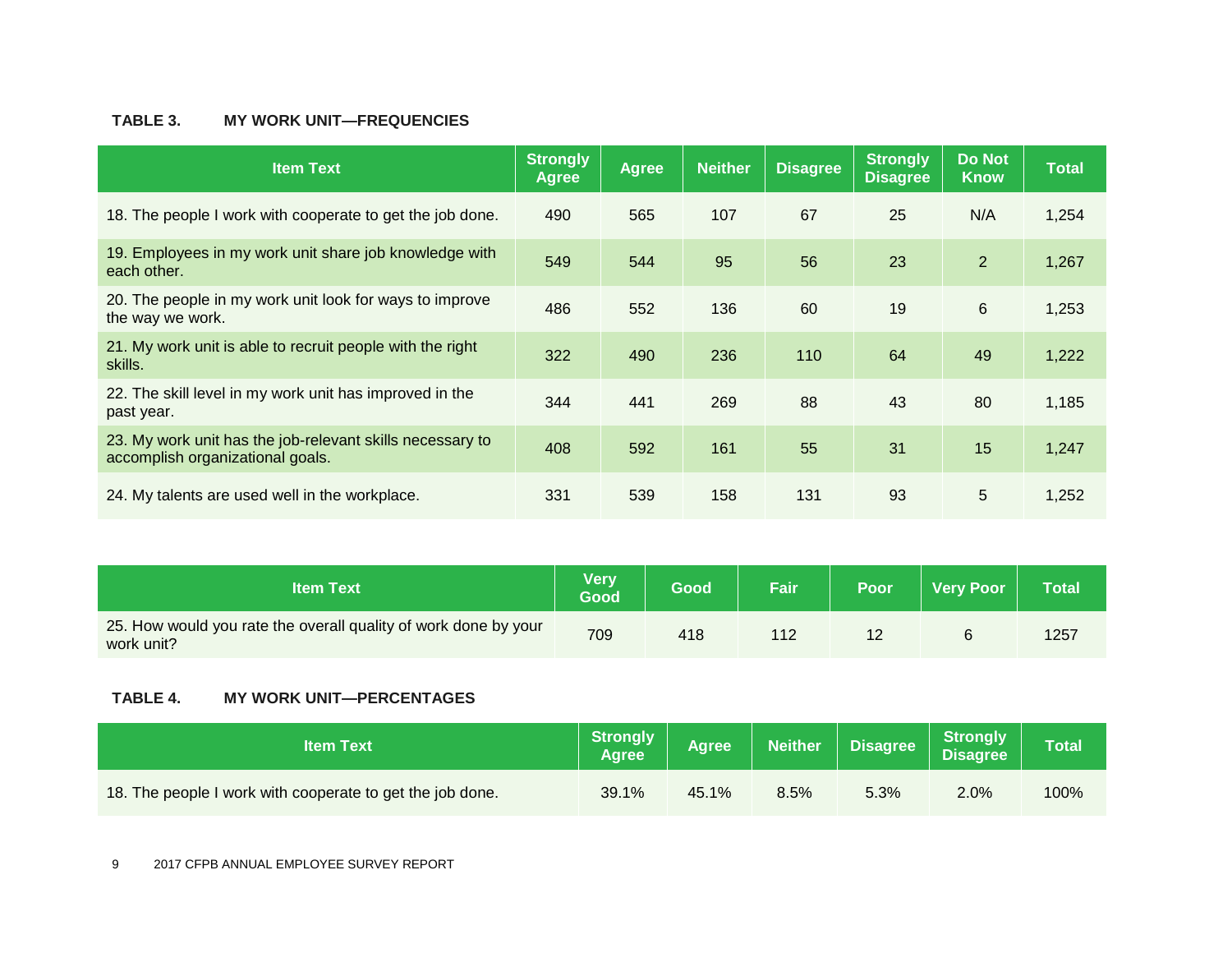| <b>Item Text</b>                                                                              | <b>Strongly</b><br><b>Agree</b> | <b>Agree</b> | <b>Neither</b> | <b>Disagree</b> | <b>Strongly</b><br><b>Disagree</b> | <b>Total</b> |
|-----------------------------------------------------------------------------------------------|---------------------------------|--------------|----------------|-----------------|------------------------------------|--------------|
| 19. Employees in my work unit share job knowledge with each<br>other.                         | 43.3%                           | 42.9%        | 7.5%           | 4.4%            | 1.8%                               | 100%         |
| 20. The people in my work unit look for ways to improve the way<br>we work.                   | 38.8%                           | 44.1%        | 10.9%          | 4.8%            | 1.5%                               | 100%         |
| 21. My work unit is able to recruit people with the right skills.                             | 26.4%                           | 40.1%        | 19.3%          | 9.0%            | 5.2%                               | 100%         |
| 22. The skill level in my work unit has improved in the past year.                            | 29.0%                           | 37.2%        | 22.7%          | 7.4%            | 3.6%                               | 100%         |
| 23. My work unit has the job-relevant skills necessary to<br>accomplish organizational goals. | 32.7%                           | 47.5%        | 12.9%          | 4.4%            | 2.5%                               | 100%         |
| 24. My talents are used well in the workplace.                                                | 26.4%                           | 43.1%        | 12.6%          | 10.5%           | $7.4\%$                            | 100%         |

| <b>Item Text</b>                                                              | <b>Very</b><br>Good | Good  | Fair | Poor            | <b>Very Poor</b> | <b>Total</b> |
|-------------------------------------------------------------------------------|---------------------|-------|------|-----------------|------------------|--------------|
| 25. How would you rate the overall quality of work done by your<br>work unit? | 56.4%               | 33.3% | 8.9% | $^{\prime}$ .0% | 0.5%             | 100%         |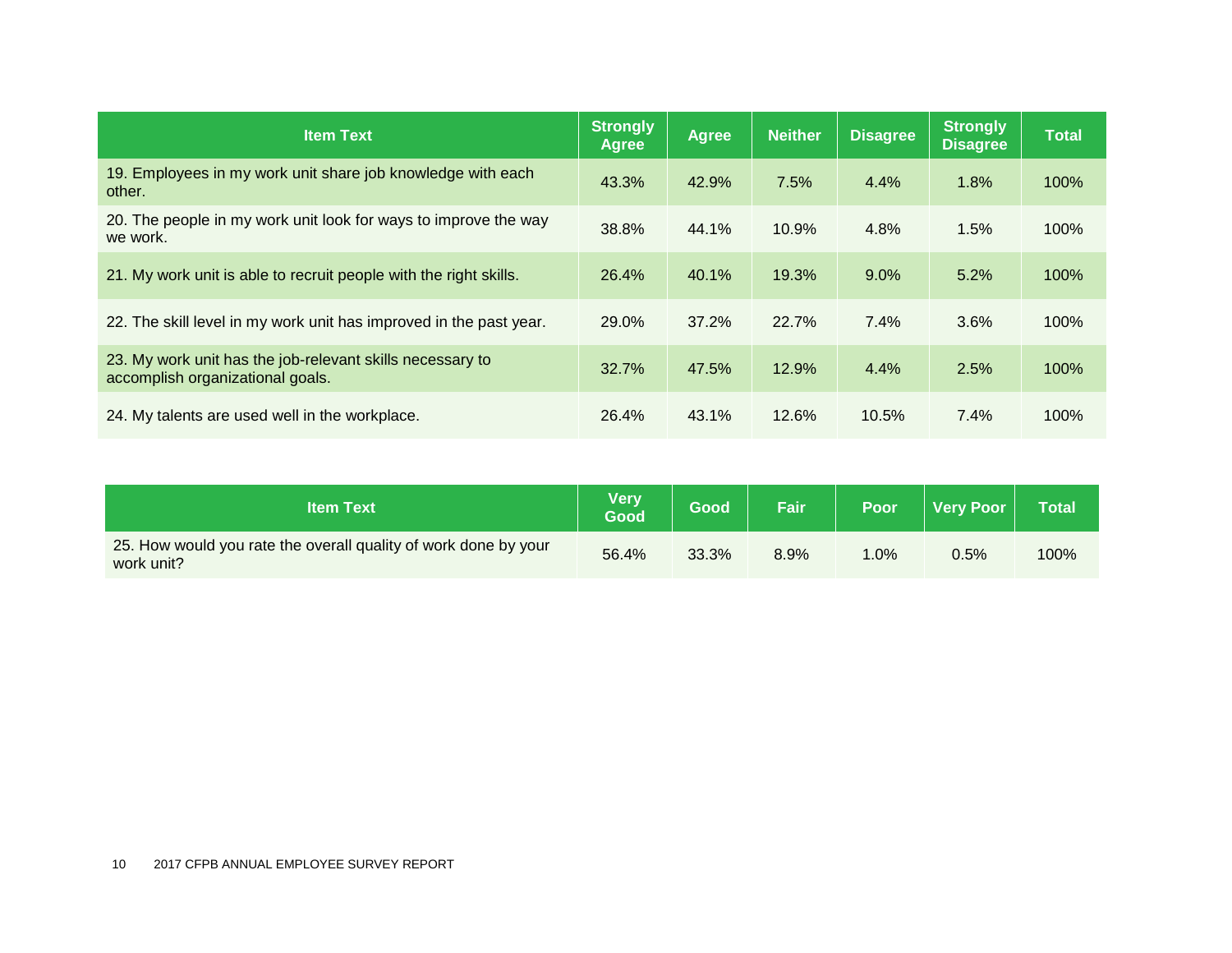#### **TABLE 5. MY AGENCY—FREQUENCIES**

| <b>Item Text</b>                                                                                                                                          | Strongly<br><b>Agree</b> | <b>Agree</b> | <b>Neither</b> | <b>Disagree</b> | <b>Strongly</b><br><b>Disagree</b> | <b>Do Not</b><br><b>Know</b> | <b>Total</b> |
|-----------------------------------------------------------------------------------------------------------------------------------------------------------|--------------------------|--------------|----------------|-----------------|------------------------------------|------------------------------|--------------|
| 26. Physical conditions (for example, noise level,<br>temperature, lighting, cleanliness in the workplace) allow<br>employees to perform their jobs well. | 344                      | 536          | 205            | 105             | 34                                 | 44                           | 1,224        |
| 27. Employees are protected from health and safety<br>hazards on the job.                                                                                 | 492                      | 547          | 129            | 18              | 12                                 | 64                           | 1,198        |
| 28. My organization has prepared employees for potential<br>security threats.                                                                             | 272                      | 486          | 227            | 139             | 54                                 | 78                           | 1,178        |
| 29. I know how to take advantage of the Work/Life<br>programs (e.g., Employee Assistance, Child Care, Elder<br>Care) offered by my agency.                | 281                      | 587          | 212            | 106             | 36                                 | 35                           | 1,222        |

| <b>Item Text</b>                                                                                                                      | <b>Very</b><br><b>Satisfied</b> | <b>Satisfied</b> | <b>Neither</b> | Dis-<br>satisfied | <b>Very Dis-</b><br>satisfied | <b>Total</b> |
|---------------------------------------------------------------------------------------------------------------------------------------|---------------------------------|------------------|----------------|-------------------|-------------------------------|--------------|
| 30. How satisfied are you with your involvement in decisions<br>that affect your work?                                                | 235                             | 532              | 269            | 177               | 57                            | 1.270        |
| 31. Overall, how satisfied are you with the Work/Life -<br>Telework and Alternative Work Schedule programs offered in<br>your agency? | 586                             | 499              | 92             | 62                | 32                            | 1.271        |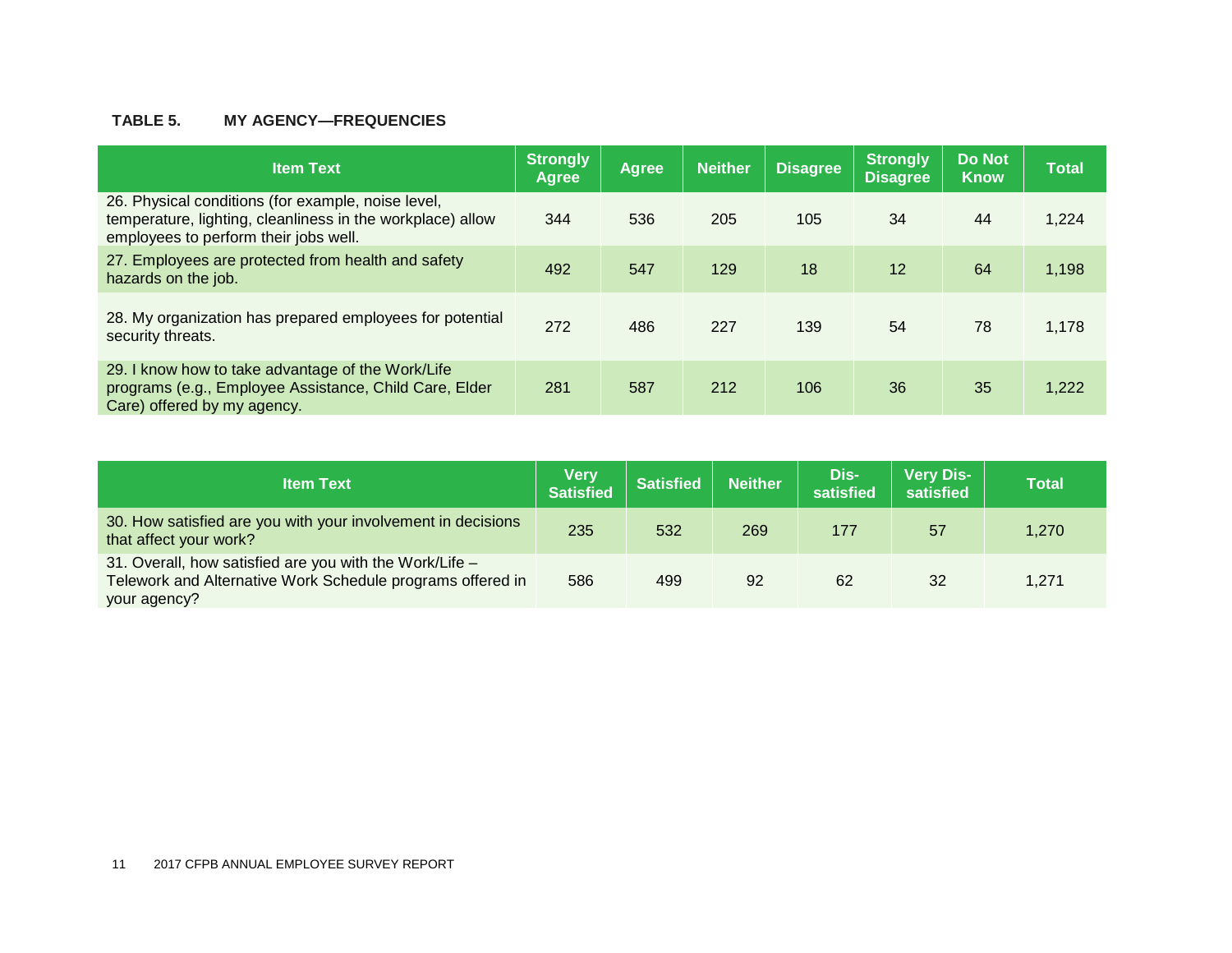#### **TABLE 6. MY AGENCY—PERCENTAGES**

| <b>Item Text</b>                                                                                                                                          | <b>Strongly</b><br><b>Agree</b> | <b>Agree</b> | <b>Neither</b> | <b>Disagree</b> | Strongly<br><b>Disagree</b> | <b>Total</b> |
|-----------------------------------------------------------------------------------------------------------------------------------------------------------|---------------------------------|--------------|----------------|-----------------|-----------------------------|--------------|
| 26. Physical conditions (for example, noise level, temperature,<br>lighting, cleanliness in the workplace) allow employees to perform<br>their jobs well. | 28.1%                           | 43.8%        | 16.7%          | 8.6%            | 2.8%                        | 100%         |
| 27. Employees are protected from health and safety hazards on<br>the job.                                                                                 | 41.1%                           | 45.7%        | 10.8%          | 1.5%            | 1.0%                        | 100%         |
| 28. My organization has prepared employees for potential security<br>threats.                                                                             | 23.1%                           | 41.3%        | 19.3%          | 11.8%           | 4.6%                        | 100%         |
| 29. I know how to take advantage of the Work/Life programs (e.g.,<br>Employee Assistance, Child Care, Elder Care) offered by my<br>agency.                | 23.0%                           | 48.0%        | 17.3%          | 8.7%            | 2.9%                        | 100%         |

| <b>Item Text</b>                                                                                                                      | <b>Very</b><br><b>Satisfied</b> | <b>Satisfied</b> | Neither | Dissatisfied | Very<br>Dissatisfied | Total |
|---------------------------------------------------------------------------------------------------------------------------------------|---------------------------------|------------------|---------|--------------|----------------------|-------|
| 30. How satisfied are you with your involvement in<br>decisions that affect your work?                                                | 18.5%                           | 41.9%            | 21.2%   | 13.9%        | 4.5%                 | 100%  |
| 31. Overall, how satisfied are you with the Work/Life -<br>Telework and Alternative Work Schedule programs<br>offered in your agency? | 46.1%                           | 39.3%            | 7.2%    | 4.9%         | 2.5%                 | 100%  |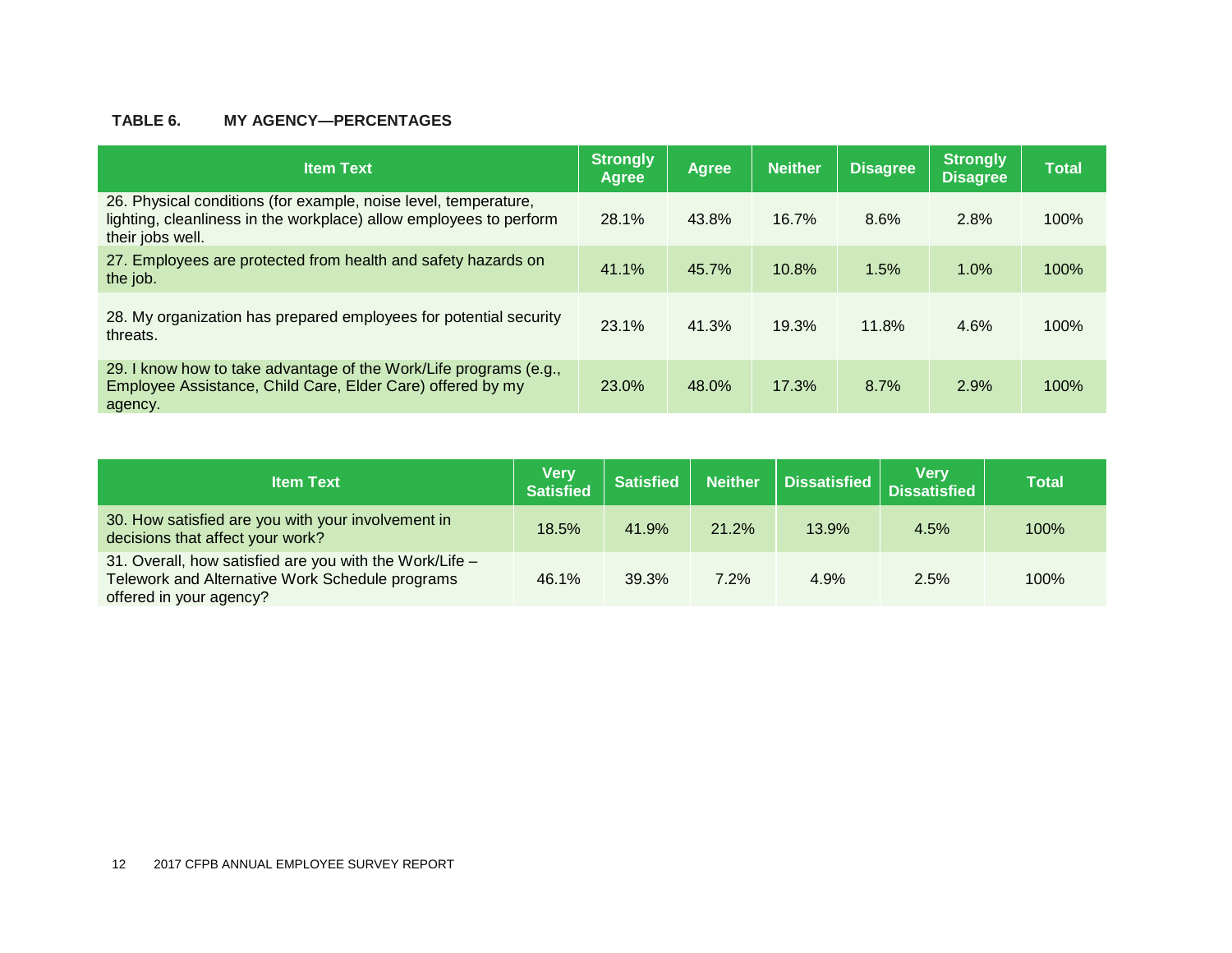#### **TABLE 7. MY SUPERVISOR—FREQUENCIES**

| <b>Item Text</b>                                                                                      | <b>Strongly</b><br><b>Agree</b> | <b>Agree</b> | <b>Neither</b> | <b>Disagree</b> | <b>Strongly</b><br><b>Disagree</b> | <b>Do Not</b><br><b>Know</b> | <b>Total</b> |
|-------------------------------------------------------------------------------------------------------|---------------------------------|--------------|----------------|-----------------|------------------------------------|------------------------------|--------------|
| 32. I know what is expected of me on the job.                                                         | 453                             | 648          | 83             | 53              | 30                                 |                              | 1,267        |
| 33. My performance appraisal is a fair reflection of my<br>performance.                               | 451                             | 539          | 135            | 61              | 50                                 | 28                           | 1,236        |
| 34. In my work unit, steps are taken to deal with a poor<br>performer who cannot or will not improve. | 121                             | 253          | 310            | 200             | 164                                | 220                          | 1,048        |
| 35. In my work unit, differences in performance are<br>recognized in a meaningful way.                | 140                             | 290          | 290            | 219             | 181                                | 135                          | 1,120        |

| <b>Item Text</b>                                                                                                                                                           | Strongly<br><b>Agree</b> | Agree | <b>Neither</b> | Disagree | Strongly<br>Disagree | No<br><b>Basis to</b><br>Judge | <b>Total</b> |
|----------------------------------------------------------------------------------------------------------------------------------------------------------------------------|--------------------------|-------|----------------|----------|----------------------|--------------------------------|--------------|
| 36. In my most recent performance appraisal, I understood<br>what I had to do to be rated at different performance levels<br>(for example, Fully Successful, Outstanding). | 333                      | 477   | 202            | 78       | 75                   | 102                            | 1165         |

| <b>Item Text</b>                                                                          | <b>Strongly</b><br><b>Agree</b> | <b>Agree</b> | <b>Neither</b> | <b>Disagree</b> | <b>Strongly</b><br><b>Disagree</b> | <b>Do Not</b><br><b>Know</b> | <b>Total</b> |
|-------------------------------------------------------------------------------------------|---------------------------------|--------------|----------------|-----------------|------------------------------------|------------------------------|--------------|
| 37. Discussions with my supervisor about my performance<br>are worthwhile.                | 460                             | 505          | 145            | 97              | 57                                 | 4                            | 1,264        |
| 38. I have had worthwhile discussions with my supervisor<br>about my development.         | 481                             | 491          | 133            | 108             | 55                                 | $\Omega$                     | 1,268        |
| 39. My supervisor provides me with opportunities to<br>demonstrate my leadership skills.  | 538                             | 436          | 127            | 104             | 56                                 | 2                            | 1,261        |
| 40. My supervisor provides me with opportunities to develop<br>my job knowledge or skill. | 534                             | 491          | 122            | 69              | 49                                 | $\overline{0}$               | 1,265        |

13 2017 CFPB ANNUAL EMPLOYEE SURVEY REPORT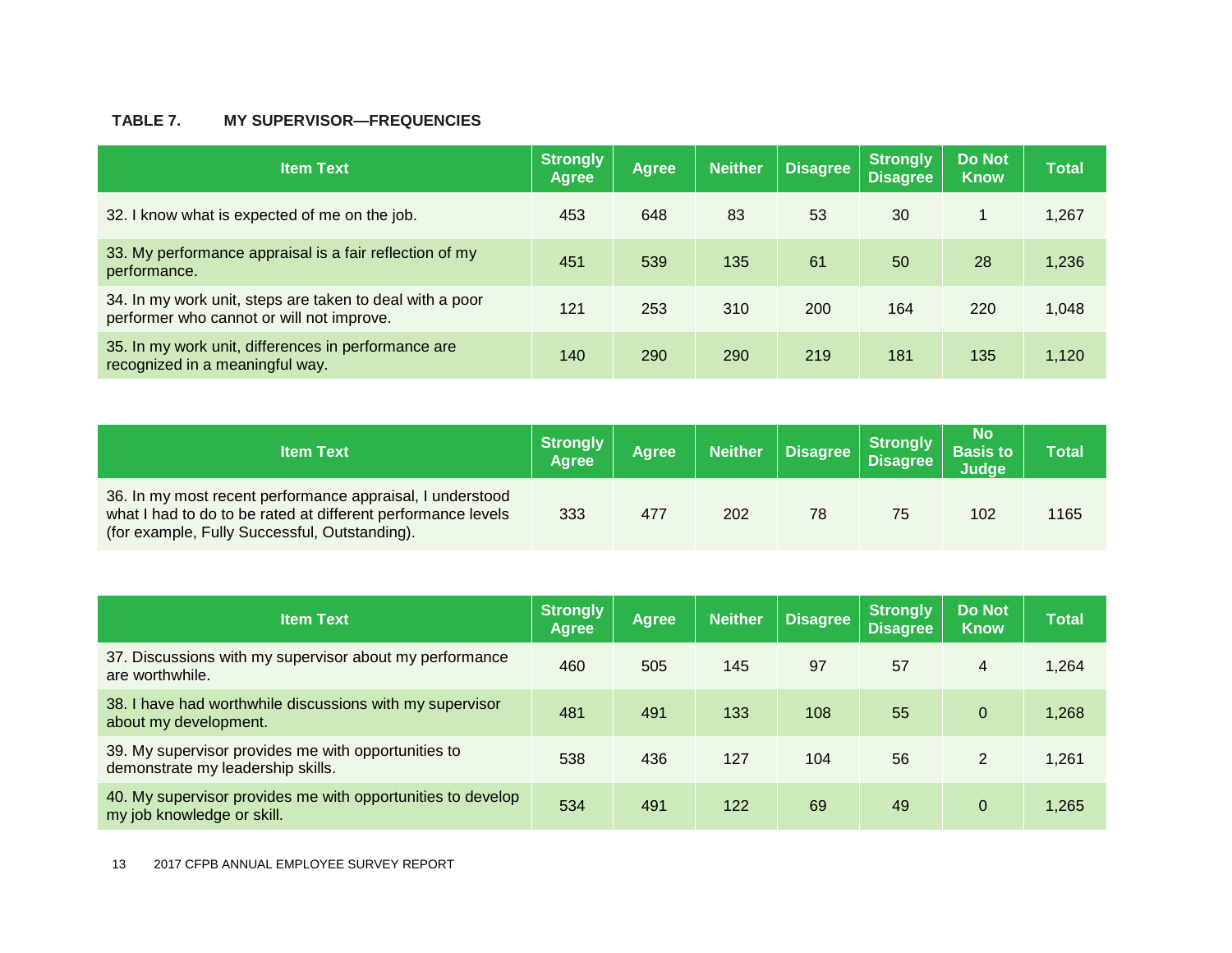| <b>Item Text</b>                                                                              | <b>Strongly</b><br><b>Agree</b> | <b>Agree</b> | <b>Neither</b> | <b>Disagree</b> | <b>Strongly</b><br><b>Disagree</b> | <b>Do Not</b><br><b>Know</b> | <b>Total</b> |
|-----------------------------------------------------------------------------------------------|---------------------------------|--------------|----------------|-----------------|------------------------------------|------------------------------|--------------|
| 41. My supervisor provides me with constructive<br>suggestions to improve my job performance. | 455                             | 478          | 174            | 101             | 56                                 | $\overline{2}$               | 1,264        |
| 42. My supervisor supports my need to balance work and<br>other life issues.                  | 741                             | 419          | 52             | 21              | 29                                 | $\overline{2}$               | 1,262        |
| 43. My supervisor is committed to a workforce<br>representative of all segments of society.   | 659                             | 361          | 116            | 18              | 26                                 | 74                           | 1,180        |
| 44. In the last six months, my supervisor has talked with me<br>about my performance.         | 677                             | 509          | 44             | 27              | 11                                 | N/A                          | 1,268        |
| 45. My supervisor listens to what I have to say.                                              | 739                             | 386          | 68             | 51              | 22                                 | N/A                          | 1,266        |
| 46. My supervisor treats me with respect.                                                     | 811                             | 350          | 51             | 35              | 19                                 | N/A                          | 1,266        |
| 47. I have trust and confidence in my supervisor.                                             | 704                             | 327          | 119            | 52              | 47                                 | N/A                          | 1,249        |

| <b>Item Text</b>                                                                                                  | <b>Very Good</b> | Good | <b>Fair</b> | Poor | <b>Verv</b><br>Poor | Total |
|-------------------------------------------------------------------------------------------------------------------|------------------|------|-------------|------|---------------------|-------|
| 48. Overall, how good a job do you feel is being done by your<br>immediate supervisor?                            | 763              | 295  | 131         | 46   | 29                  | ,264  |
| 49. Overall, how good a job do you feel is being done by the<br>manager directly above your immediate supervisor? | 491              | 435  | 211         | 67   | 45                  | 1.249 |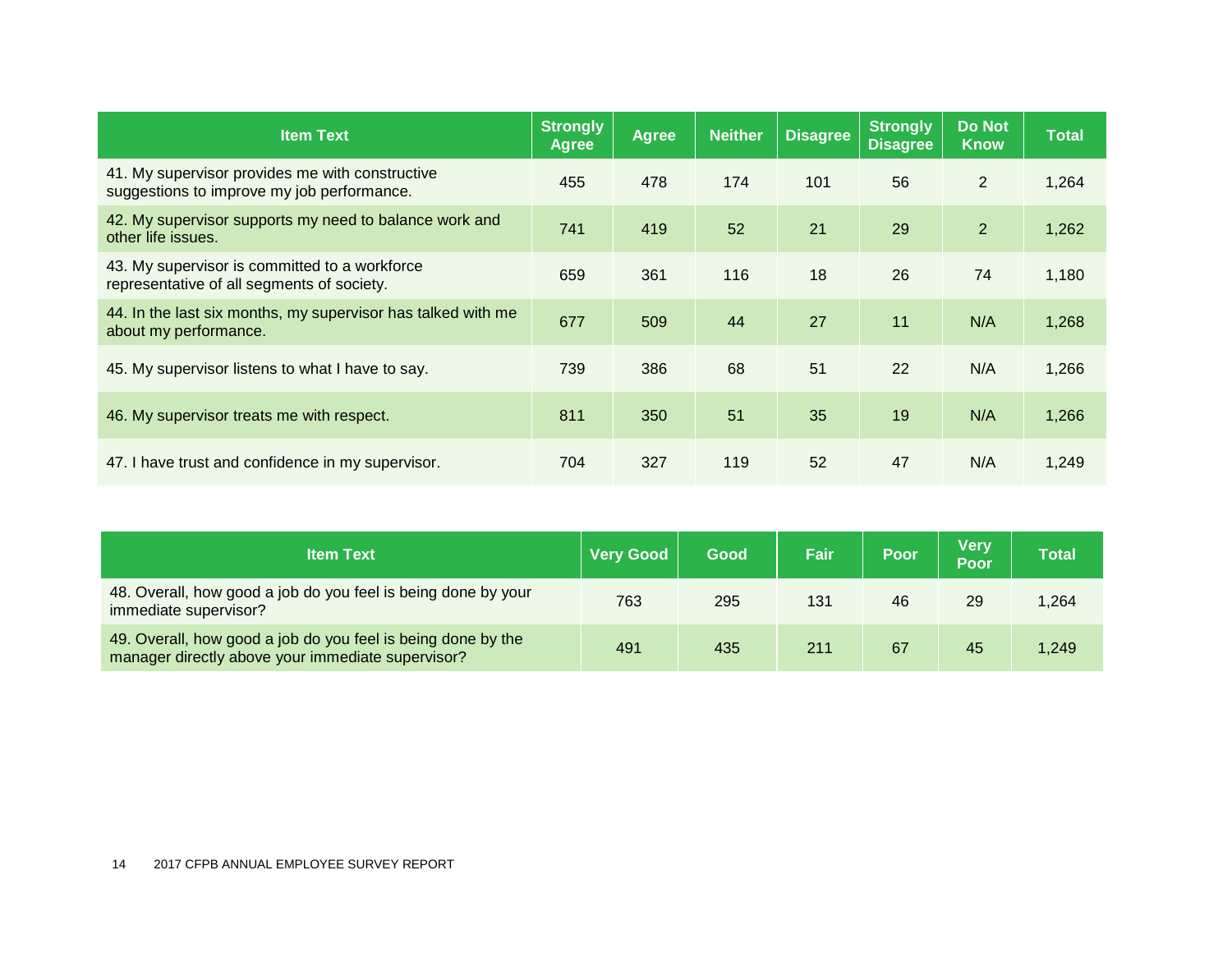#### **TABLE 8. MY SUPERVISOR—PERCENTAGES**

| <b>Item Text</b>                                                                                      | Strongly<br>Agree | <b>Agree</b> | <b>Neither</b> | <b>Disagree</b> | Strongly<br><b>Disagree</b> | <b>Total</b> |
|-------------------------------------------------------------------------------------------------------|-------------------|--------------|----------------|-----------------|-----------------------------|--------------|
| 32. I know what is expected of me on the job.                                                         | 35.8%             | 51.1%        | 6.6%           | 4.2%            | $2.4\%$                     | 100%         |
| 33. My performance appraisal is a fair reflection of my<br>performance.                               | 36.5%             | 43.6%        | 10.9%          | 4.9%            | 4.0%                        | 100%         |
| 34. In my work unit, steps are taken to deal with a poor performer<br>who cannot or will not improve. | 11.5%             | 24.1%        | 29.6%          | 19.1%           | 15.6%                       | 100%         |
| 35. In my work unit, differences in performance are recognized in<br>a meaningful way.                | 12.5%             | 25.9%        | 25.9%          | 19.6%           | 16.2%                       | 100%         |

| <b>Item Text</b>                                                                                                                                                           | <b>Strongly</b><br><b>Agree</b> | <b>Agree</b> | <b>Neither</b> | <b>Disagree</b> | <b>Strongly</b><br>Disagree | <b>Total</b> |
|----------------------------------------------------------------------------------------------------------------------------------------------------------------------------|---------------------------------|--------------|----------------|-----------------|-----------------------------|--------------|
| 36. In my most recent performance appraisal, I understood what I<br>had to do to be rated at different performance levels (for example,<br>Fully Successful, Outstanding). | 28.6%                           | 40.9%        | 17.3%          | 6.7%            | 6.4%                        | 100%         |

| <b>Item Text</b>                                                                          | Strongly<br>Agree | <b>Agree</b> | <b>Neither</b> | <b>Disagree</b> | Strongly<br><b>Disagree</b> | <b>Total</b> |
|-------------------------------------------------------------------------------------------|-------------------|--------------|----------------|-----------------|-----------------------------|--------------|
| 37. Discussions with my supervisor about my performance are<br>worthwhile.                | 36.4%             | 40.0%        | 11.5%          | 7.7%            | 4.5%                        | 100%         |
| 38. I have had worthwhile discussions with my supervisor about<br>my development.         | 37.9%             | 38.7%        | 10.5%          | 8.5%            | 4.3%                        | 100%         |
| 39. My supervisor provides me with opportunities to demonstrate<br>my leadership skills.  | 42.7%             | 34.6%        | 10.1%          | 8.2%            | 4.4%                        | 100%         |
| 40. My supervisor provides me with opportunities to develop my<br>job knowledge or skill. | 42.2%             | 38.8%        | 9.6%           | 5.5%            | 3.9%                        | 100%         |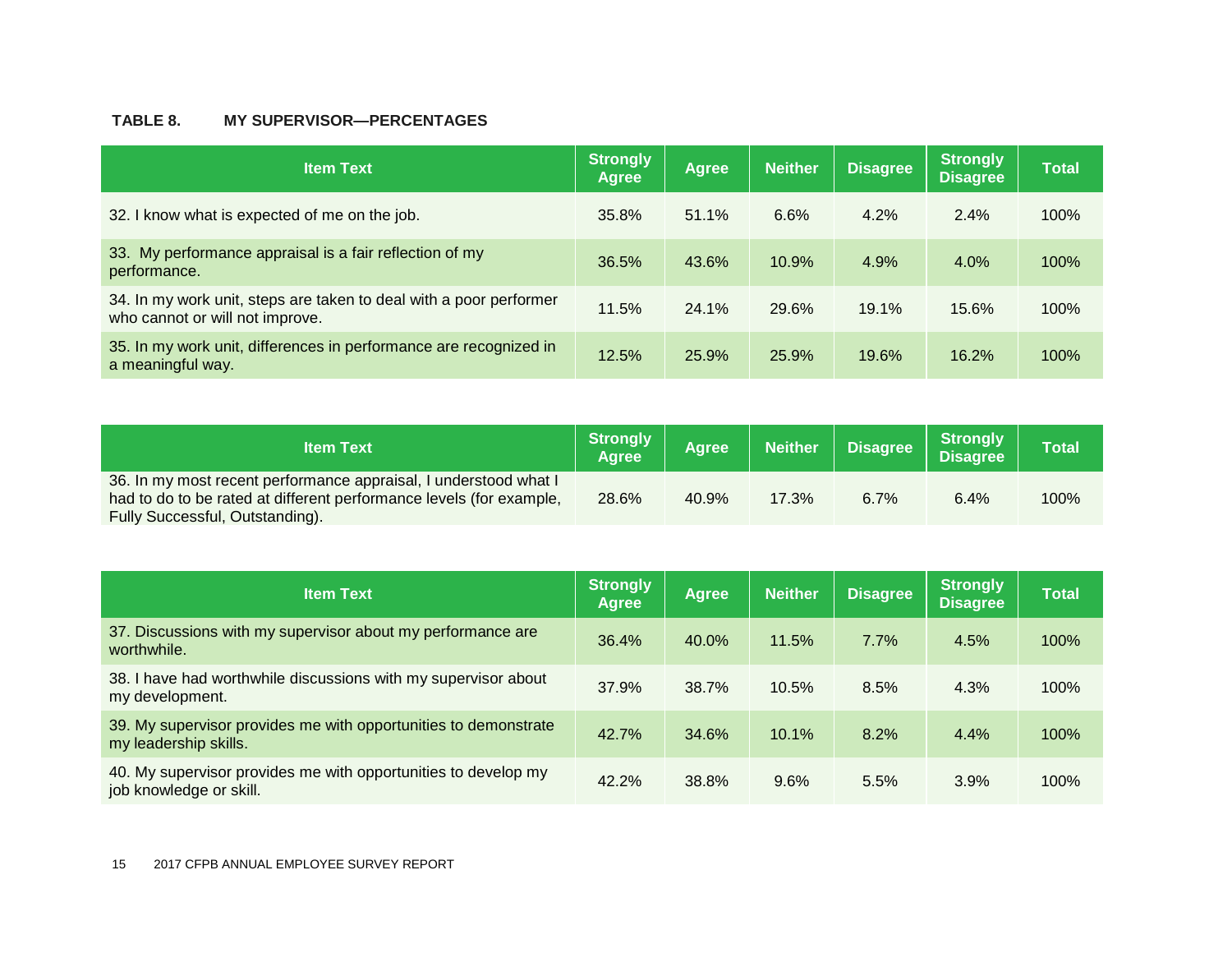| <b>Item Text</b>                                                                              | <b>Strongly</b><br><b>Agree</b> | <b>Agree</b> | <b>Neither</b> | <b>Disagree</b> | <b>Strongly</b><br><b>Disagree</b> | <b>Total</b> |
|-----------------------------------------------------------------------------------------------|---------------------------------|--------------|----------------|-----------------|------------------------------------|--------------|
| 41. My supervisor provides me with constructive suggestions to<br>improve my job performance. | 36.0%                           | 37.8%        | 13.8%          | 8.0%            | 4.4%                               | 100%         |
| 42. My supervisor supports my need to balance work and other<br>life issues.                  | 58.7%                           | 33.2%        | 4.1%           | 1.7%            | 2.3%                               | 100%         |
| 43. My supervisor is committed to a workforce representative of all<br>segments of society.   | 55.8%                           | 30.6%        | 9.8%           | 1.5%            | 2.2%                               | 100%         |
| 44. In the last six months, my supervisor has talked with me about<br>my performance.         | 53.4%                           | 40.1%        | 3.5%           | $2.1\%$         | 0.9%                               | 100%         |
| 45. My supervisor listens to what I have to say.                                              | 58.4%                           | 30.5%        | 5.4%           | 4.0%            | 1.7%                               | 100%         |
| 46. My supervisor treats me with respect.                                                     | 64.1%                           | 27.6%        | 4.0%           | 2.8%            | 1.5%                               | 100%         |
| 47. I have trust and confidence in my supervisor.                                             | 56.4%                           | 26.2%        | 9.5%           | 4.2%            | 3.8%                               | 100%         |

| <b>Item Text</b>                                                                                                  | <b>Very</b><br>Good | Good  | Fair, | Poor | <b>Very Poor</b> | <b>Total</b> |
|-------------------------------------------------------------------------------------------------------------------|---------------------|-------|-------|------|------------------|--------------|
| 48. Overall, how good a job do you feel is being done by your<br>immediate supervisor?                            | 60.4%               | 23.3% | 10.4% | 3.6% | 2.3%             | 100%         |
| 49. Overall, how good a job do you feel is being done by the<br>manager directly above your immediate supervisor? | 39.3%               | 34.8% | 16.9% | 5.4% | 3.6%             | 100%         |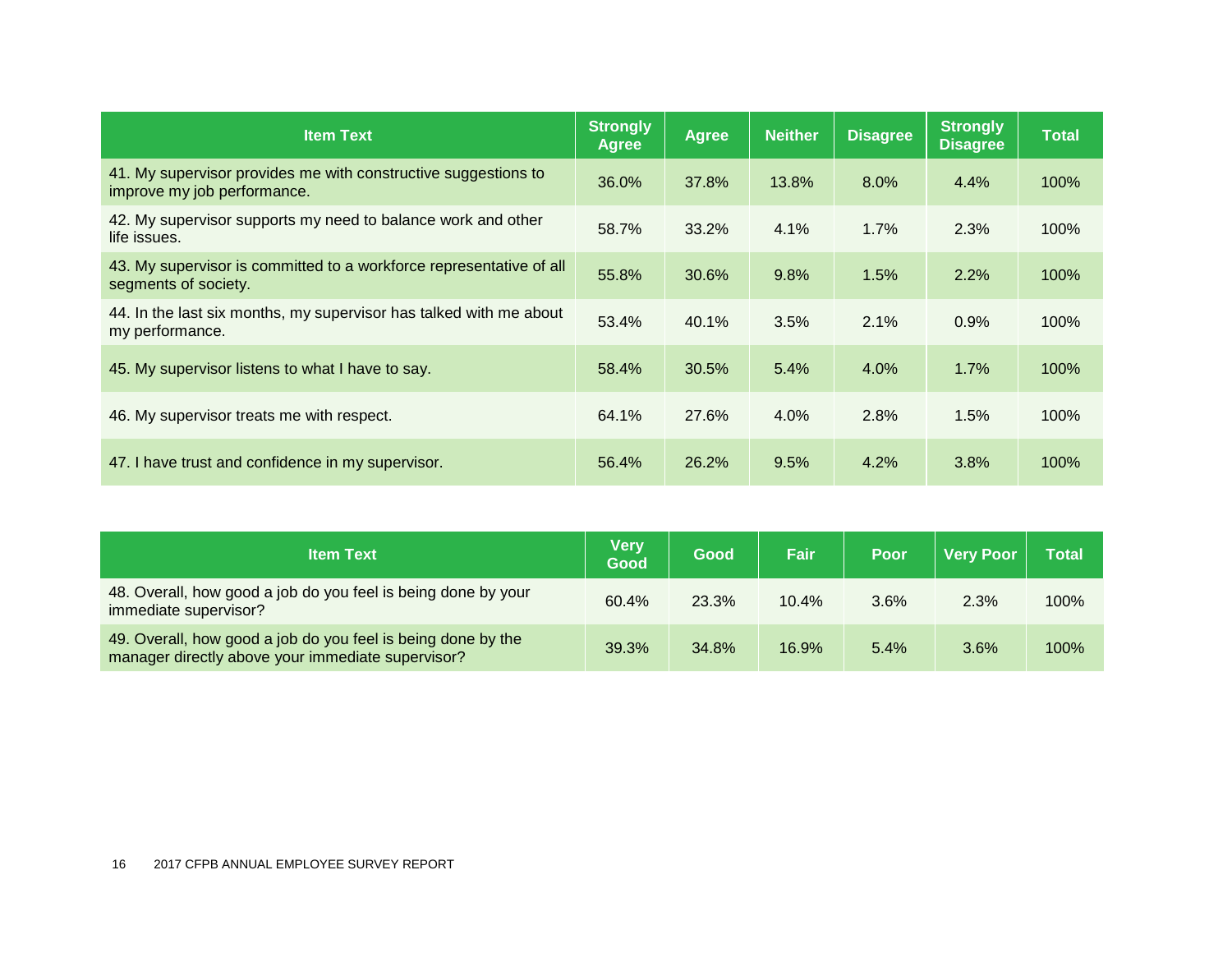#### **TABLE 9. LEADERSHIP—FREQUENCIES**

| <b>Item Text</b>                                                                                                            | <b>Strongly</b><br>Agree | <b>Agree</b> | <b>Neither</b> | <b>Disagree</b> | <b>Strongly</b><br><b>Disagree</b> | <b>Do Not</b><br><b>Know</b> | <b>Total</b> |
|-----------------------------------------------------------------------------------------------------------------------------|--------------------------|--------------|----------------|-----------------|------------------------------------|------------------------------|--------------|
| 50. Managers communicate the goals of the organization.                                                                     | 385                      | 572          | 141            | 111             | 39                                 | 19                           | 1,248        |
| 51. Managers review and evaluate the organization's<br>progress toward meeting its goals and objectives.                    | 361                      | 510          | 176            | 103             | 36                                 | 76                           | 1,186        |
| 52. Managers promote communication among different<br>work units (for example, about projects, goals, needed<br>resources). | 355                      | 496          | 188            | 132             | 61                                 | 31                           | 1,232        |
| 53. Managers support collaboration across work units to<br>accomplish work objectives.                                      | 376                      | 526          | 178            | 93              | 49                                 | 30                           | 1,222        |
| 54. How satisfied are you with the information you receive<br>from management on what's going on in your<br>organization?   | 344                      | 495          | 229            | 144             | 52                                 | N/A                          | 1,264        |
| 55. My organization's senior leaders maintain high<br>standards of honesty and integrity.                                   | 518                      | 414          | 156            | 60              | 54                                 | 66                           | 1,202        |
| 56. In my organization, senior leaders generate high<br>levels of motivation and commitment in the workforce.               | 413                      | 428          | 210            | 118             | 73                                 | 30                           | 1,242        |
| 57. I have a high level of respect for my organization's<br>senior leaders.                                                 | 488                      | 438          | 186            | 82              | 57                                 | 17                           | 1,251        |

| <b>Item Text</b>                                                                     | <b>Very</b><br>Satisfied | <b>Satisfied</b> | <b>Neither</b> | Dis-<br>satisfied | <b>Very Dis-</b><br>satisfied | Total |
|--------------------------------------------------------------------------------------|--------------------------|------------------|----------------|-------------------|-------------------------------|-------|
| 58. How satisfied are you with the policies and practices<br>of your senior leaders? | 377                      | 459              | 249            | 122               | 57                            | 1264  |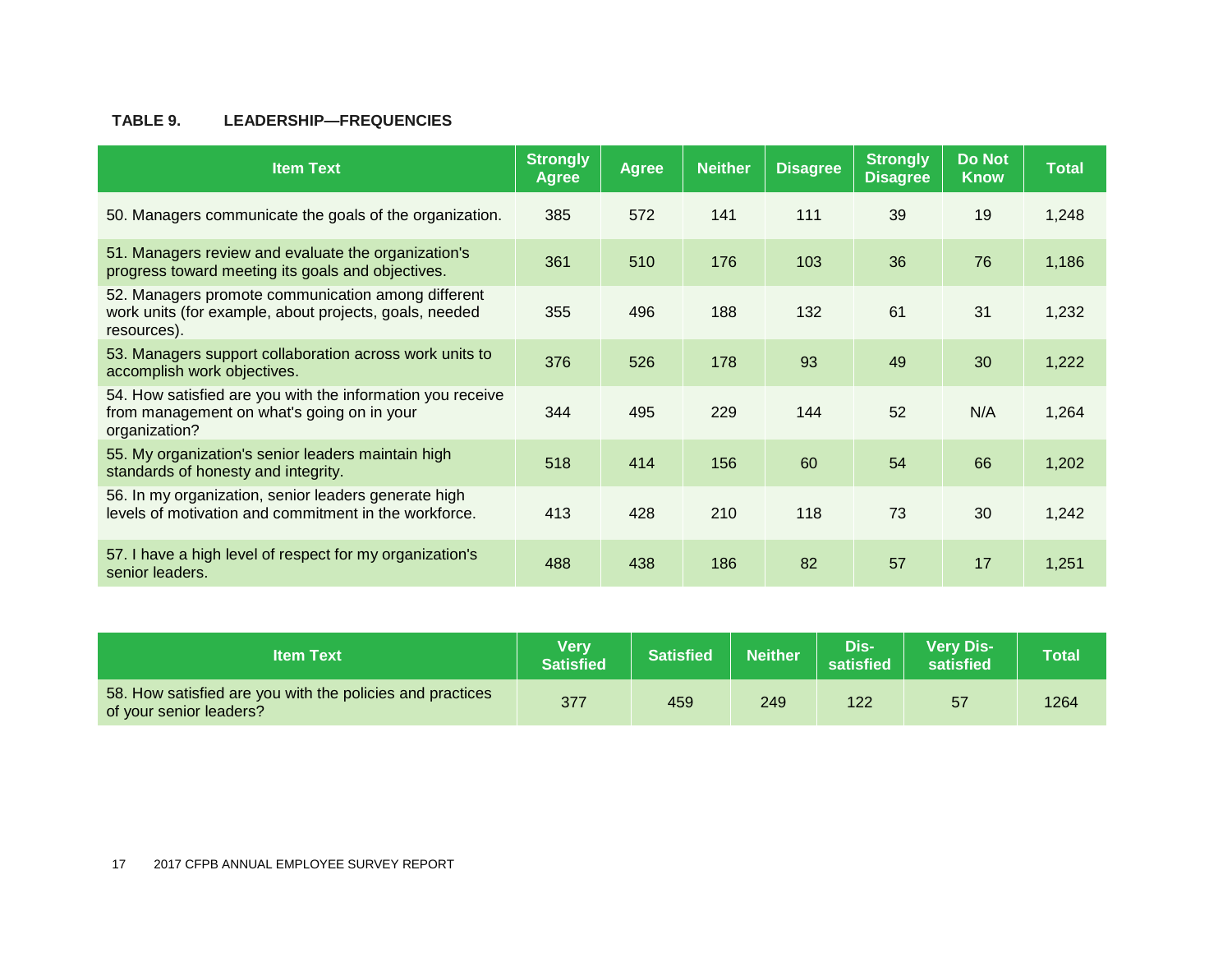#### **TABLE 10. LEADERSHIP—PERCENTAGES**

| <b>Item Text</b>                                                                                                         | <b>Strongly</b><br>Agree | <b>Agree</b> | <b>Neither</b> | <b>Disagree</b> | <b>Strongly</b><br><b>Disagree</b> | <b>Total</b> |
|--------------------------------------------------------------------------------------------------------------------------|--------------------------|--------------|----------------|-----------------|------------------------------------|--------------|
| 50. Managers communicate the goals of the organization.                                                                  | 30.8%                    | 45.8%        | 11.3%          | 8.9%            | 3.1%                               | 100%         |
| 51. Managers review and evaluate the organization's progress<br>toward meeting its goals and objectives                  | 30.4%                    | 43.0%        | 14.8%          | 8.7%            | 3.0%                               | 100%         |
| 52. Managers promote communication among different work units<br>(for example, about projects, goals, needed resources). | 28.8%                    | 40.3%        | 15.3%          | 10.7%           | 5.0%                               | 100%         |
| 53. Managers support collaboration across work units to<br>accomplish work objectives.                                   | 30.8%                    | 43.0%        | 14.6%          | 7.6%            | 4.0%                               | 100%         |
| 54. How satisfied are you with the information you receive from<br>management on what's going on in your organization?   | 27.2%                    | 39.2%        | 18.1%          | 11.4%           | 4.1%                               | 100%         |
| 55. My organization's senior leaders maintain high standards of<br>honesty and integrity                                 | 43.1%                    | 34.4%        | 13.0%          | 5.0%            | 4.5%                               | 100%         |
| 56. In my organization, senior leaders generate high levels of<br>motivation and commitment in the workforce.            | 33.3%                    | 34.5%        | 16.9%          | 9.5%            | 5.9%                               | 100%         |
| 57. I have a high level of respect for my organization's senior<br>leaders.                                              | 39.0%                    | 35.0%        | 14.9%          | 6.6%            | 4.6%                               | 100%         |

| <b>Item Text</b>                                                                     | Very<br><b>Satisfied</b> | <b>Satisfied</b> | <b>Neither</b> | Dis-'<br>satisfied | <b>Very Dis-</b><br>satisfied | <b>Total</b> |
|--------------------------------------------------------------------------------------|--------------------------|------------------|----------------|--------------------|-------------------------------|--------------|
| 58. How satisfied are you with the policies and practices of your<br>senior leaders? | 29.8%                    | 36.3%            | 19.7%          | $9.7\%$            | 4.5%                          | 100%         |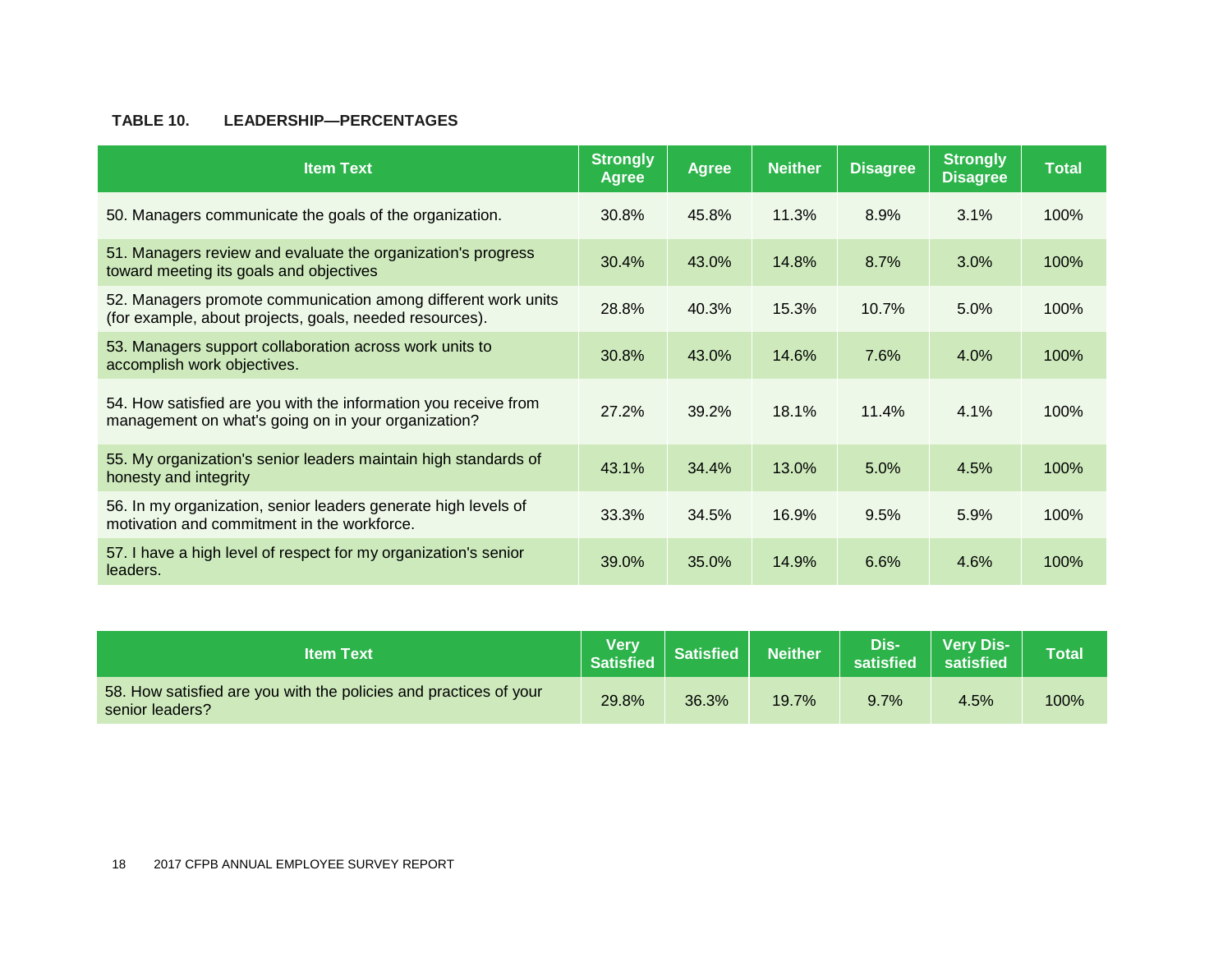#### **TABLE 11. REWARDS AND RECOGNITION: WORK UNIT—FREQUENCIES**

| <b>Item Text</b>                                                               | <b>Strongly</b><br><b>Agree</b> | <b>Agree</b> | <b>Neither</b> | <b>Disagree</b> | Strongly<br> Disagree | <b>Do Not</b><br><b>Know</b> | Total |
|--------------------------------------------------------------------------------|---------------------------------|--------------|----------------|-----------------|-----------------------|------------------------------|-------|
| 59. Promotions in my work unit are based on merit.                             | 206                             | 318          | 247            | 172             | 145                   | 183                          | 1,088 |
| 60. Awards in my work unit depend on how well<br>employees perform their jobs. | 218                             | 382          | 232            | 133             | 118                   | 180                          | 1,083 |

#### **TABLE 12. REWARDS AND RECOGNITION: WORK UNIT—PERCENTAGES**

| <b>Item Text</b>                                                               | <b>Strongly</b><br><b>Agree</b> | <b>Agree</b> | <b>Neither</b> | <b>Disagree</b> | <b>Strongly</b><br><b>Disagree</b> | Total |
|--------------------------------------------------------------------------------|---------------------------------|--------------|----------------|-----------------|------------------------------------|-------|
| 59. Promotions in my work unit are based on merit.                             | 18.9%                           | 29.2%        | 22.7%          | 15.8%           | 13.3%                              | 100%  |
| 60. Awards in my work unit depend on how well employees<br>perform their jobs. | 20.1%                           | 35.3%        | 21.4%          | 12.3%           | 10.9%                              | 100%  |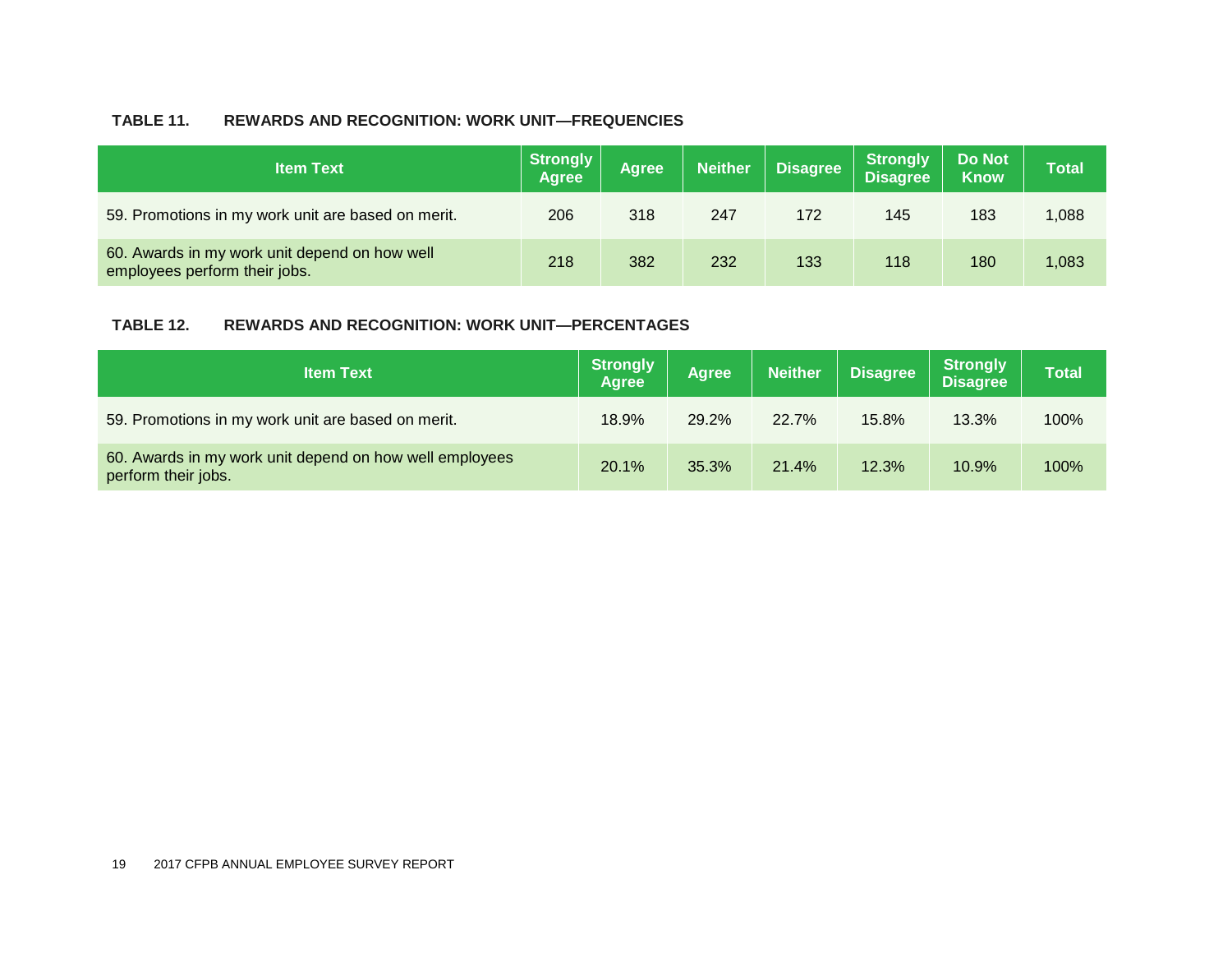#### **TABLE 13. REWARDS AND RECOGNITION: AGENCY—FREQUENCIES**

| <b>Item Text</b>                                                                  | <b>Strongly</b><br>Agree | <b>Agree</b> | <b>Neither</b> | <b>Disagree</b> | <b>Strongly</b><br><b>Disagree</b> | <b>Do Not</b><br><b>Know</b> | <b>Total</b> |
|-----------------------------------------------------------------------------------|--------------------------|--------------|----------------|-----------------|------------------------------------|------------------------------|--------------|
| 61. Employees are recognized for providing high quality<br>products and services. | 243                      | 508          | 214            | 116             | 104                                | 83                           | 1,185        |
| 62. Creativity and innovation are rewarded.                                       | 226                      | 436          | 271            | 126             | 108                                | 98                           | 1,167        |
| 63. Pay raises depend on how well employees perform<br>their jobs.                | 99                       | 159          | 277            | 245             | 292                                | 192                          | 1,072        |

| <b>Item Text</b>                                                                             | Very<br><b>Satisfied</b> | <b>Satisfied</b> | <b>Neither</b> | Dis-<br>satisfied | <b>Very Dis-</b><br>satisfied | <b>Total</b> |
|----------------------------------------------------------------------------------------------|--------------------------|------------------|----------------|-------------------|-------------------------------|--------------|
| 64. How satisfied are you with the recognition you receive for<br>doing a good job?          | 252                      | 518              | 271            | 152               | 77                            | 1,270        |
| 65. How satisfied are you with your opportunity to get a better<br>job in your organization? | 179                      | 339              | 368            | 245               | 133                           | 1,264        |

#### **TABLE 14. REWARDS AND RECOGNITION: AGENCY—PERCENTAGES**

| <b>Item Text</b>                                                                  | <b>Strongly</b><br><b>Agree</b> | <b>Agree</b> | <b>Neither</b> | <b>Disagree</b> | <b>Strongly</b><br><b>Disagree</b> | Total |
|-----------------------------------------------------------------------------------|---------------------------------|--------------|----------------|-----------------|------------------------------------|-------|
| 61. Employees are recognized for providing high quality products<br>and services. | 20.5%                           | 42.9%        | 18.1%          | 9.8%            | 20.5%                              | 100%  |
| 62. Creativity and innovation are rewarded.                                       | 19.4%                           | 37.4%        | 23.2%          | 10.8%           | 19.4%                              | 100%  |
| 63. Pay raises depend on how well employees perform their jobs.                   | 9.2%                            | 14.8%        | 25.8%          | 22.9%           | 9.2%                               | 100%  |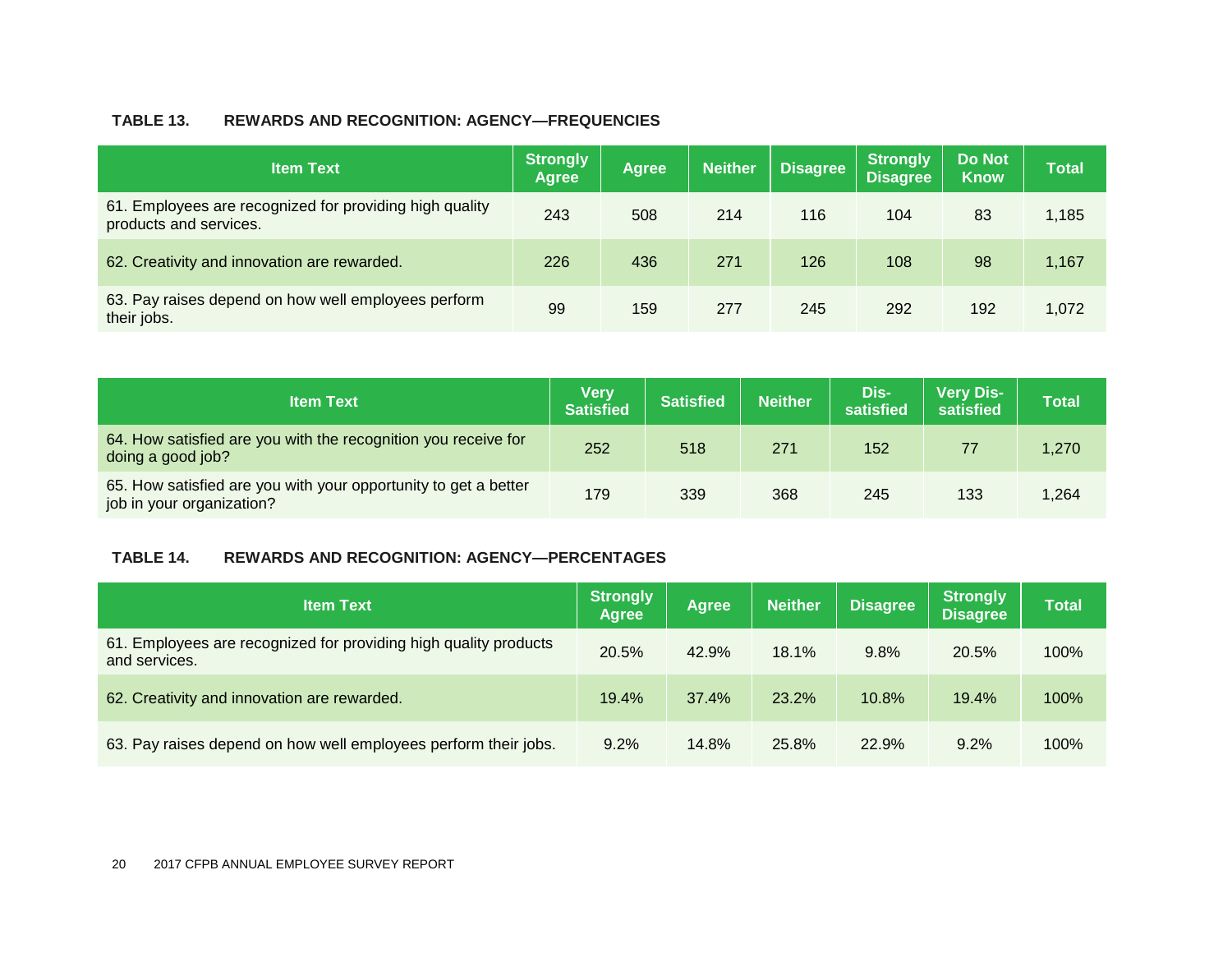| <b>Item Text</b>                                                                             | <b>Very</b><br>Satisfied | <b>Satisfied</b> | <b>Neither</b> | Dis-<br>satisfied | <b>Very Dis-</b><br>satisfied | <b>Total</b> |
|----------------------------------------------------------------------------------------------|--------------------------|------------------|----------------|-------------------|-------------------------------|--------------|
| 64. How satisfied are you with the recognition you receive for doing<br>a good job?          | 19.8%                    | 40.8%            | 21.3%          | 12.0%             | 6.1%                          | 100%         |
| 65. How satisfied are you with your opportunity to get a better job in<br>your organization? | 14.2%                    | 26.8%            | 29.1%          | 19.4%             | 10.5%                         | 100%         |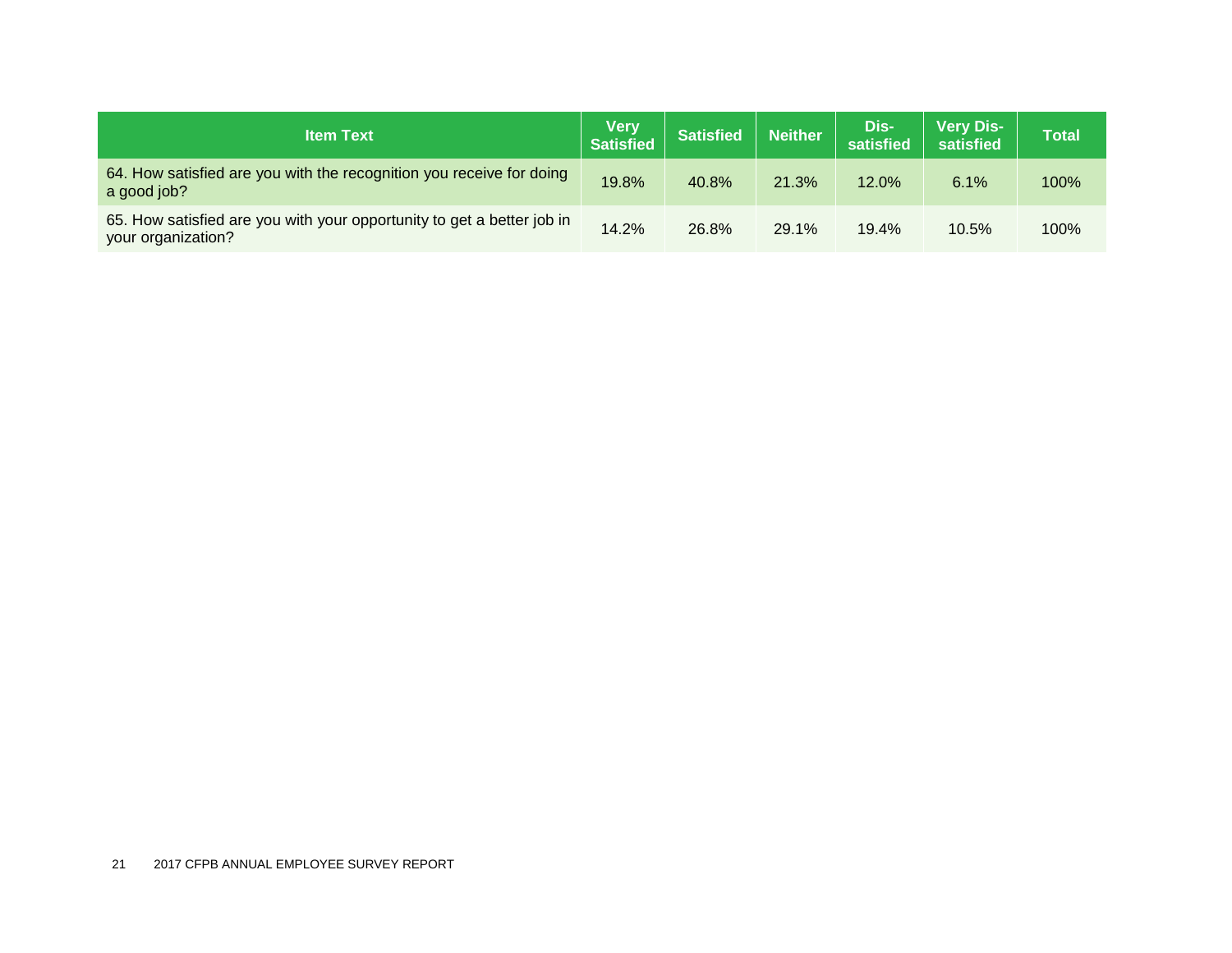#### **TABLE 15. DIVERSITY AND INCLUSION—FREQUENCIES**

| <b>Item Text</b>                                                                                                                                                                                                                                               | <b>Strongly</b><br><b>Agree</b> | <b>Agree</b> | <b>Neither</b> | <b>Disagree</b> | <b>Strongly</b><br><b>Disagree</b> | <b>Do Not</b><br><b>Know</b> | <b>Total</b> |
|----------------------------------------------------------------------------------------------------------------------------------------------------------------------------------------------------------------------------------------------------------------|---------------------------------|--------------|----------------|-----------------|------------------------------------|------------------------------|--------------|
| 66. Supervisors work well with employees of different<br>backgrounds.                                                                                                                                                                                          | 448                             | 528          | 137            | 48              | 34                                 | 76                           | 1,195        |
| 67. I can disclose a suspected violation of any law, rule or<br>regulation without fear of reprisal.                                                                                                                                                           | 492                             | 420          | 121            | 51              | 51                                 | 126                          | 1,135        |
| 68. Differences among individuals (for example, gender,<br>race, national origin, religion, age, cultural background,<br>disability, sexual orientation) are respected and valued.                                                                             | 500                             | 489          | 147            | 48              | 37                                 | 40                           | 1,221        |
| 69. Advancement opportunities are available for qualified<br>individuals, regardless of gender, race, national origin,<br>religion, age, cultural background, disability, or sexual<br>orientation.                                                            | 444                             | 385          | 176            | 72              | 79                                 | 108                          | 1,156        |
| 70. Policies and programs promote fair treatment of<br>employees in all aspects of employee management (for<br>example, distribution of work, developmental<br>opportunities, rewards and recognition).                                                        | 441                             | 453          | 157            | 82              | 76                                 | 54                           | 1,209        |
| 71. Policies and programs promote diversity in the<br>workplace (for example, recruiting minorities and women,<br>training in awareness of diversity issues, mentoring).                                                                                       | 461                             | 467          | 153            | 49              | 46                                 | 85                           | 1,176        |
| 72. Arbitrary action, personal favoritism and coercion for<br>partisan political purposes are not tolerated.                                                                                                                                                   | 409                             | 398          | 149            | 87              | 108                                | 114                          | 1,151        |
| 73. Prohibited Personnel Practices (for example, illegally<br>discriminating for or against any employee/applicant,<br>obstructing a person's right to compete for employment,<br>knowingly violating veterans' preference requirements)<br>are not tolerated. | 500                             | 409          | 134            | 28              | 51                                 | 143                          | 1,122        |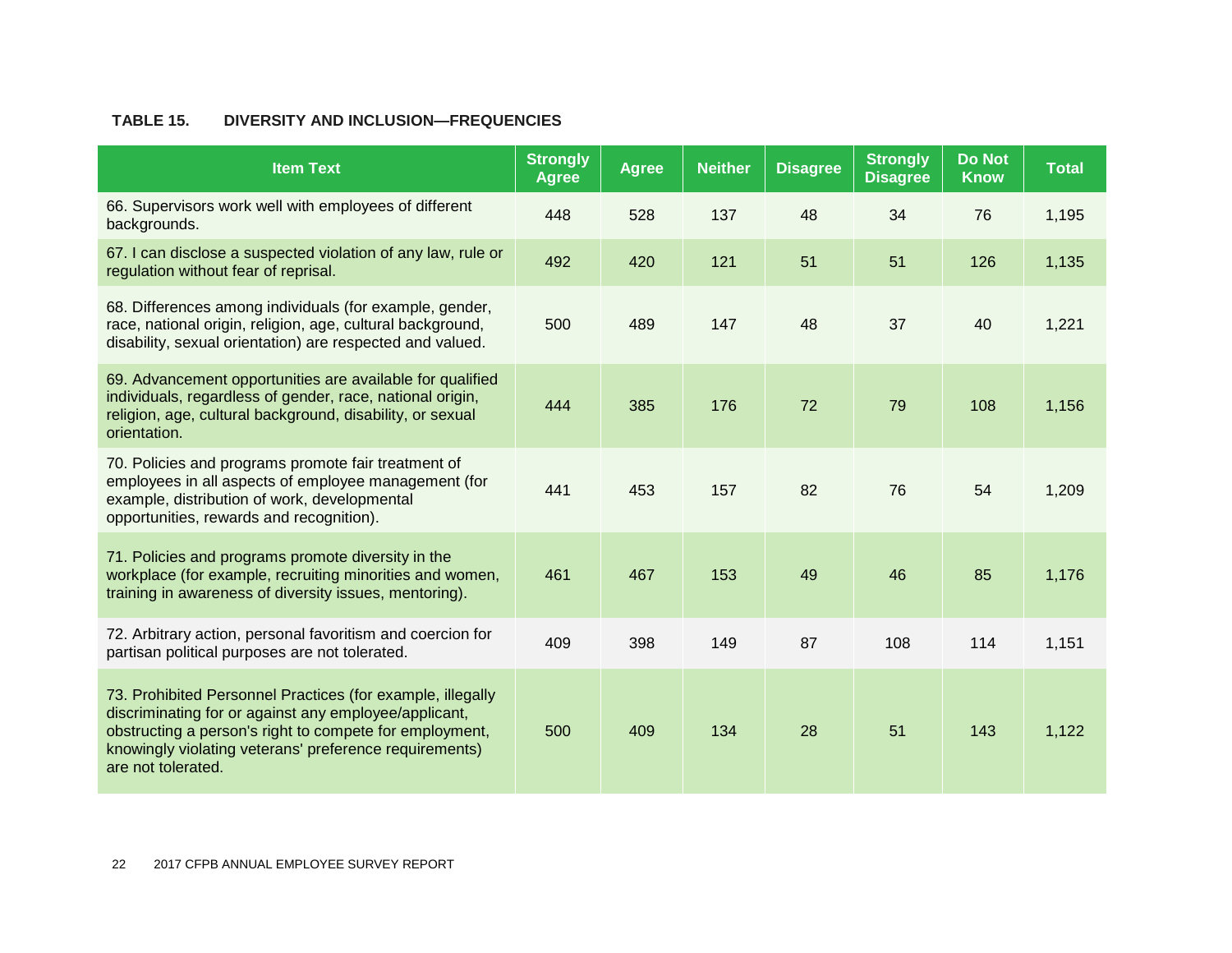#### **TABLE 16. DIVERSITY AND INCLUSION—PERCENTAGES**

| <b>Item Text</b>                                                                                                                                                                                                                                            | <b>Strongly</b><br><b>Agree</b> | <b>Agree</b> | <b>Neither</b> | <b>Disagree</b> | <b>Strongly</b><br><b>Disagree</b> | <b>Total</b> |
|-------------------------------------------------------------------------------------------------------------------------------------------------------------------------------------------------------------------------------------------------------------|---------------------------------|--------------|----------------|-----------------|------------------------------------|--------------|
| 66. Supervisors work well with employees of different backgrounds.                                                                                                                                                                                          | 37.5%                           | 44.2%        | 11.5%          | 4.0%            | 2.8%                               | 100%         |
| 67. I can disclose a suspected violation of any law, rule or<br>regulation without fear of reprisal.                                                                                                                                                        | 43.3%                           | 37.0%        | 10.7%          | 4.5%            | 4.5%                               | 100%         |
| 68. Differences among individuals (for example, gender, race,<br>national origin, religion, age, cultural background, disability, sexual<br>orientation) are respected and valued.                                                                          | 41.0%                           | 40.0%        | 12.0%          | 3.9%            | 3.0%                               | 100%         |
| 69. Advancement opportunities are available for qualified<br>individuals, regardless of gender, race, national origin, religion,<br>age, cultural background, disability, or sexual orientation.                                                            | 38.4%                           | 33.3%        | 15.2%          | 6.2%            | 6.8%                               | 100%         |
| 70. Policies and programs promote fair treatment of employees in<br>all aspects of employee management (for example, distribution of<br>work, developmental opportunities, rewards and recognition).                                                        | 36.5%                           | 37.5%        | 13.0%          | 6.8%            | 6.3%                               | 100%         |
| 71. Policies and programs promote diversity in the workplace (for<br>example, recruiting minorities and women, training in awareness of<br>diversity issues, mentoring).                                                                                    | 39.2%                           | 39.7%        | 13.0%          | 4.2%            | 3.9%                               | 100%         |
| 72. Arbitrary action, personal favoritism and coercion for partisan<br>political purposes are not tolerated.                                                                                                                                                | 35.5%                           | 34.6%        | 12.9%          | 7.6%            | 9.4%                               | 100%         |
| 73. Prohibited Personnel Practices (for example, illegally<br>discriminating for or against any employee/applicant, obstructing a<br>person's right to compete for employment, knowingly violating<br>veterans' preference requirements) are not tolerated. | 44.6%                           | 36.5%        | 11.9%          | 2.5%            | 4.5%                               | 100%         |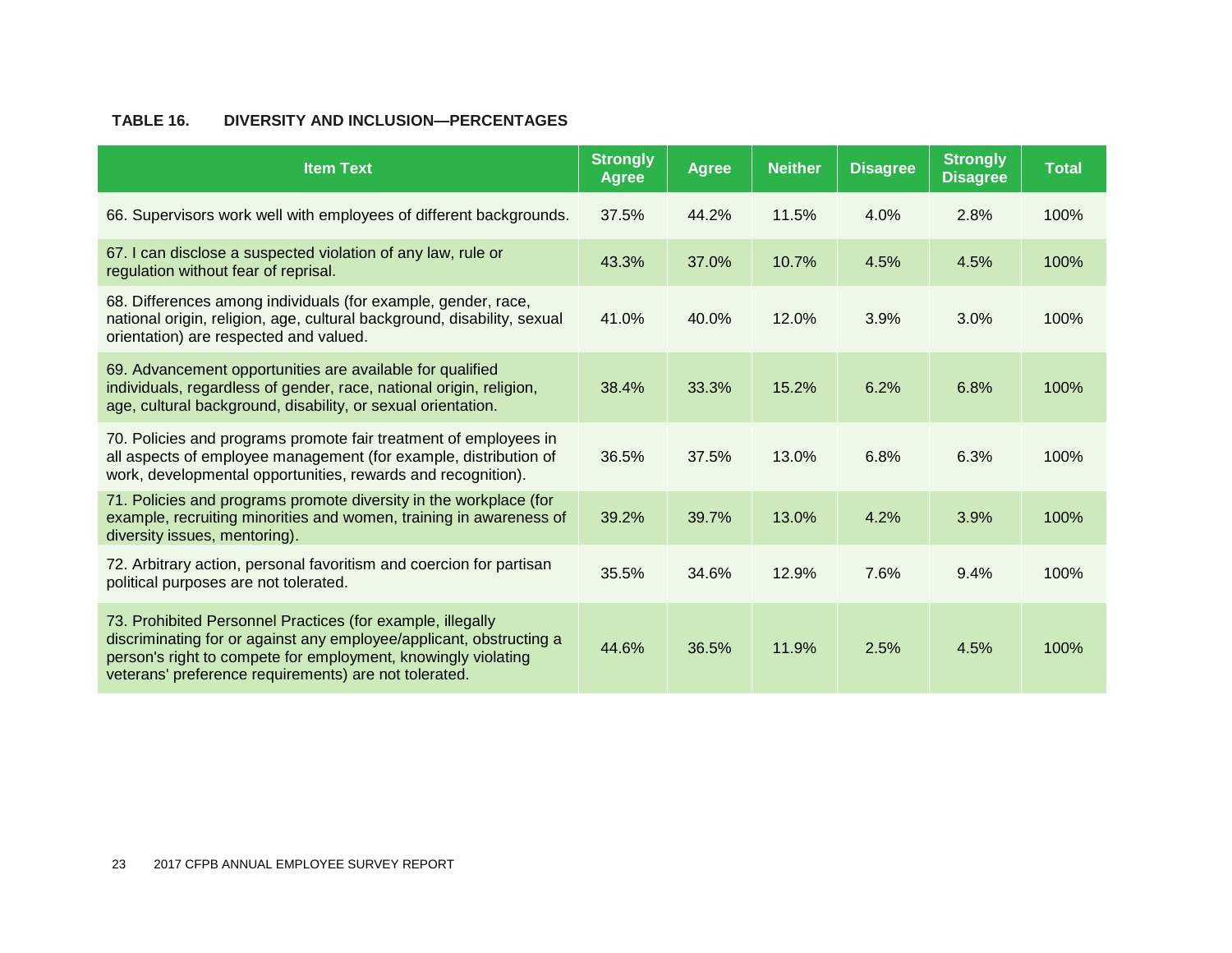#### **TABLE 17. OVERALL SATISFACTION—FREQUENCIES**

| <b>Item Text</b>                                                             | <b>Very</b><br><b>Satisfied</b> | <b>Satisfied</b> | <b>Neither</b> | Dis-<br>satisfied | <b>Very Dis-</b><br>satisfied | <b>Total</b> |
|------------------------------------------------------------------------------|---------------------------------|------------------|----------------|-------------------|-------------------------------|--------------|
| 74. Considering everything, how satisfied are you with your job?             | 447                             | 550              | 160            | 86                | 27                            | 1,270        |
| 75. Considering everything, how satisfied are you with your<br>pay?          | 324                             | 520              | 155            | 171               | 92                            | 1,262        |
| 76. Considering everything, how satisfied are you with your<br>organization? | 397                             | 573              | 175            | 82                | 29                            | 256, ا       |

| <b>Item Text</b>                                                                                   | <b>Strongly</b><br><b>Agree</b> | <b>Agree</b> | <b>Neither</b> | <b>Disagree</b> | <b>Strongly</b><br><b>Disagree</b> | <b>Total</b> |
|----------------------------------------------------------------------------------------------------|---------------------------------|--------------|----------------|-----------------|------------------------------------|--------------|
| 77. I recommend my organization as a good place to work.                                           | 484                             | 492          | 198            | 62              | 32                                 | 1,268        |
| 78. I believe the results of this survey will be used to make my<br>agency a better place to work. | 386                             | 433          | 237            | 126             | 84                                 | 266,         |

#### **TABLE 18. OVERALL SATISFACTION—PERCENTAGES**

| <b>Item Text</b>                                                             | <b>Very</b><br><b>Satisfied</b> | <b>Satisfied</b> | <b>Neither</b> | Dis-<br>satisfied | <b>Very Dis-</b><br>satisfied | <b>Total</b> |
|------------------------------------------------------------------------------|---------------------------------|------------------|----------------|-------------------|-------------------------------|--------------|
| 74. Considering everything, how satisfied are you with your<br>job?          | 35.2%                           | 43.3%            | 12.6%          | 6.8%              | 2.1%                          | 100%         |
| 75. Considering everything, how satisfied are you with your<br>pay?          | 25.7%                           | 41.2%            | 12.3%          | 13.5%             | 7.3%                          | 100%         |
| 76. Considering everything, how satisfied are you with your<br>organization? | 31.6%                           | 45.6%            | 13.9%          | 6.5%              | 2.3%                          | 100%         |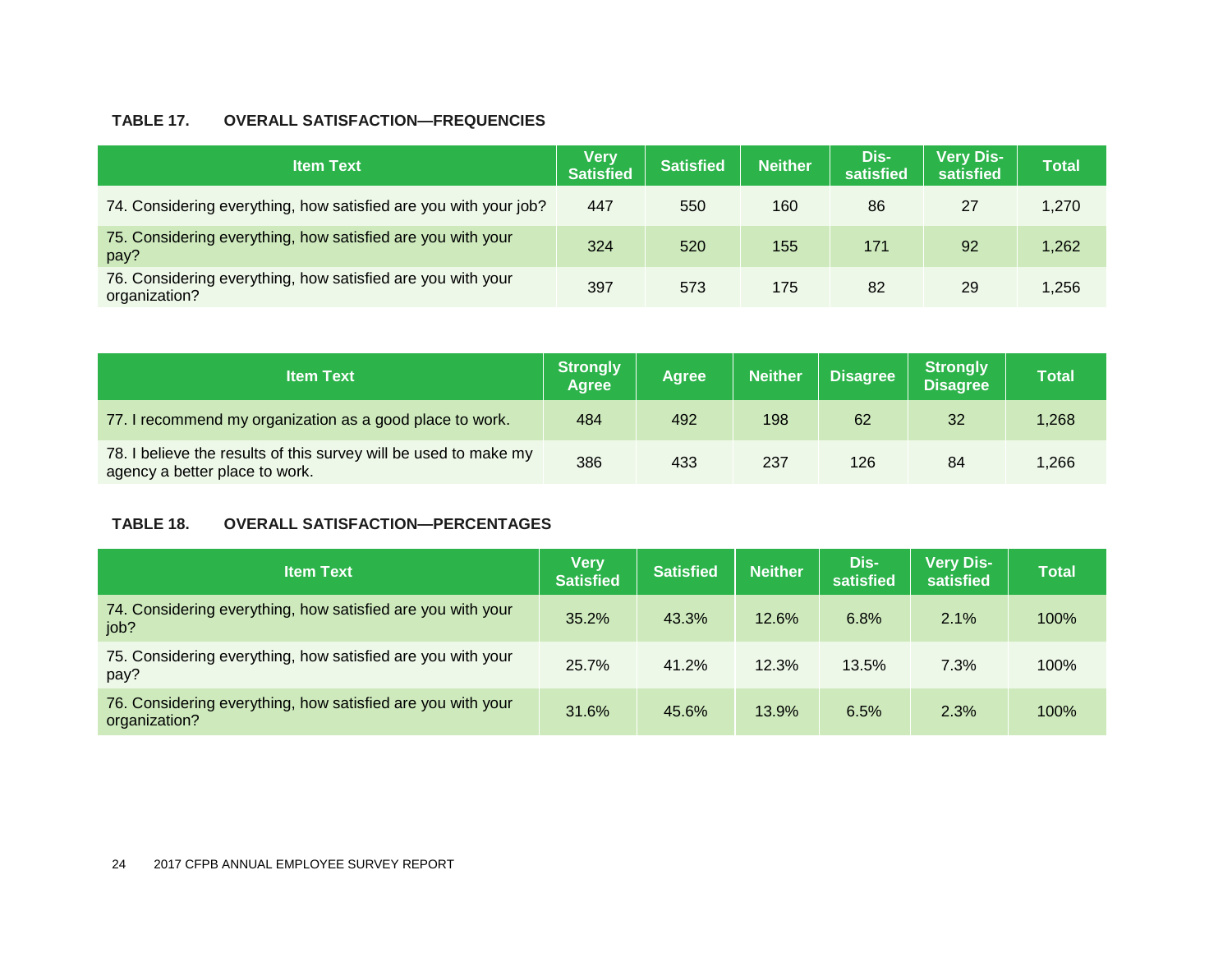| <b>Item Text</b>                                                                                   | Strongly<br><b>Agree</b> | <b>Agree</b> | <b>Neither</b> | <b>Disagree</b> | <b>Strongly</b><br><b>Disagree</b> | <b>Total</b> |
|----------------------------------------------------------------------------------------------------|--------------------------|--------------|----------------|-----------------|------------------------------------|--------------|
| 77. I recommend my organization as a good place to work.                                           | 38.2%                    | 38.8%        | 15.6%          | 4.9%            | 2.5%                               | 100%         |
| 78. I believe the results of this survey will be used to make<br>my agency a better place to work. | 30.5%                    | 34.2%        | 18.7%          | $10.0\%$        | 6.6%                               | 100%         |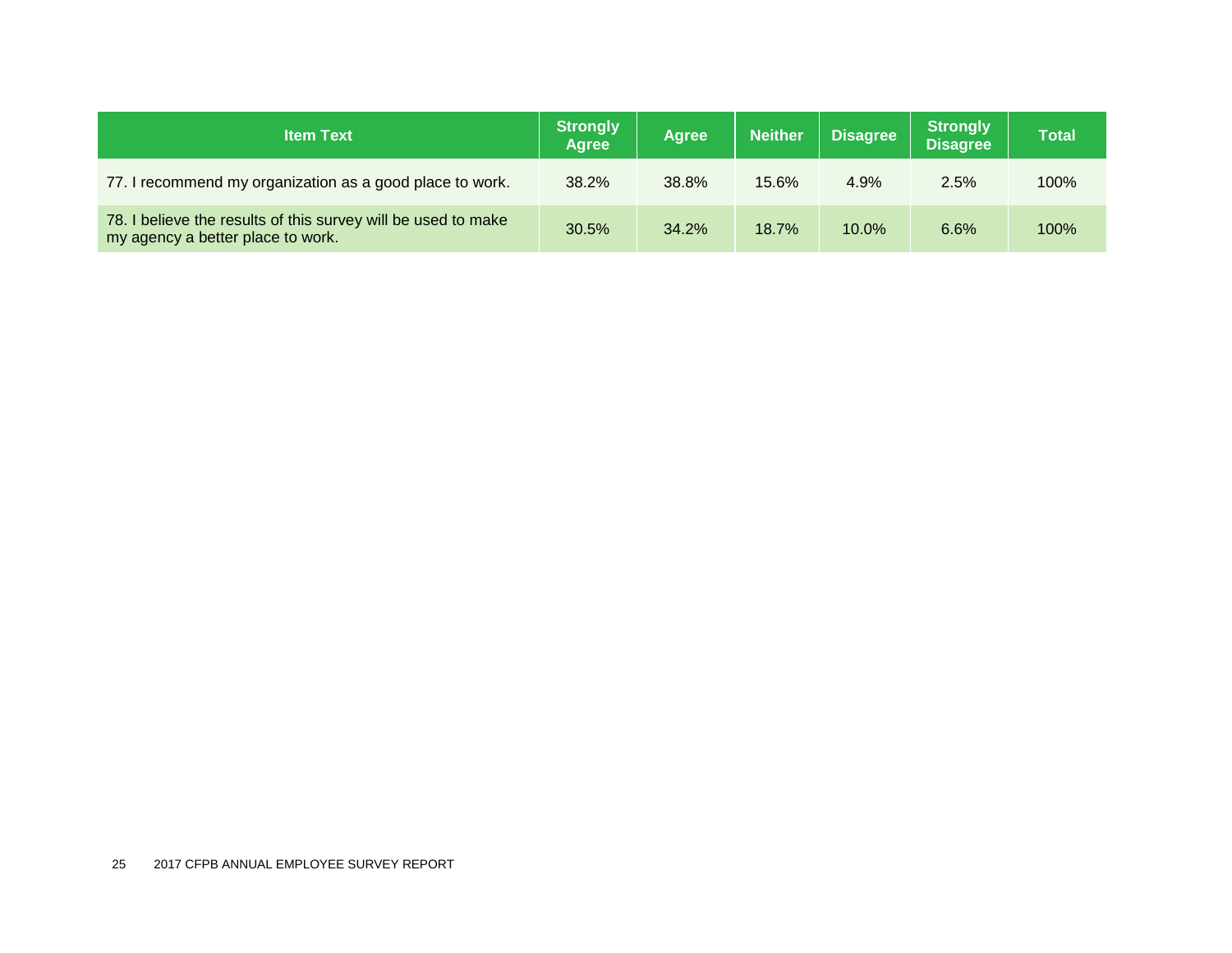# Demographics

**TABLE 19. GENDER**

| <b>Gender</b>     | <b>Population</b>        | <b>Respondents</b> |
|-------------------|--------------------------|--------------------|
| Male              | 51%                      | 47%                |
| Female            | 49%                      | 41%                |
| Transgender/Other | $\overline{\phantom{a}}$ | 0%                 |
| Not Reported      | ٠                        | 16%                |

#### **TABLE 20. ETHNICITY**

| <b>Are you Hispanic or Latino?</b> | <b>Population</b>        | <b>Respondents</b> |
|------------------------------------|--------------------------|--------------------|
| Yes                                | 6%                       | 7%                 |
| <b>No</b>                          | 94%                      | 93%                |
| Not Reported                       | $\overline{\phantom{a}}$ | 9%                 |